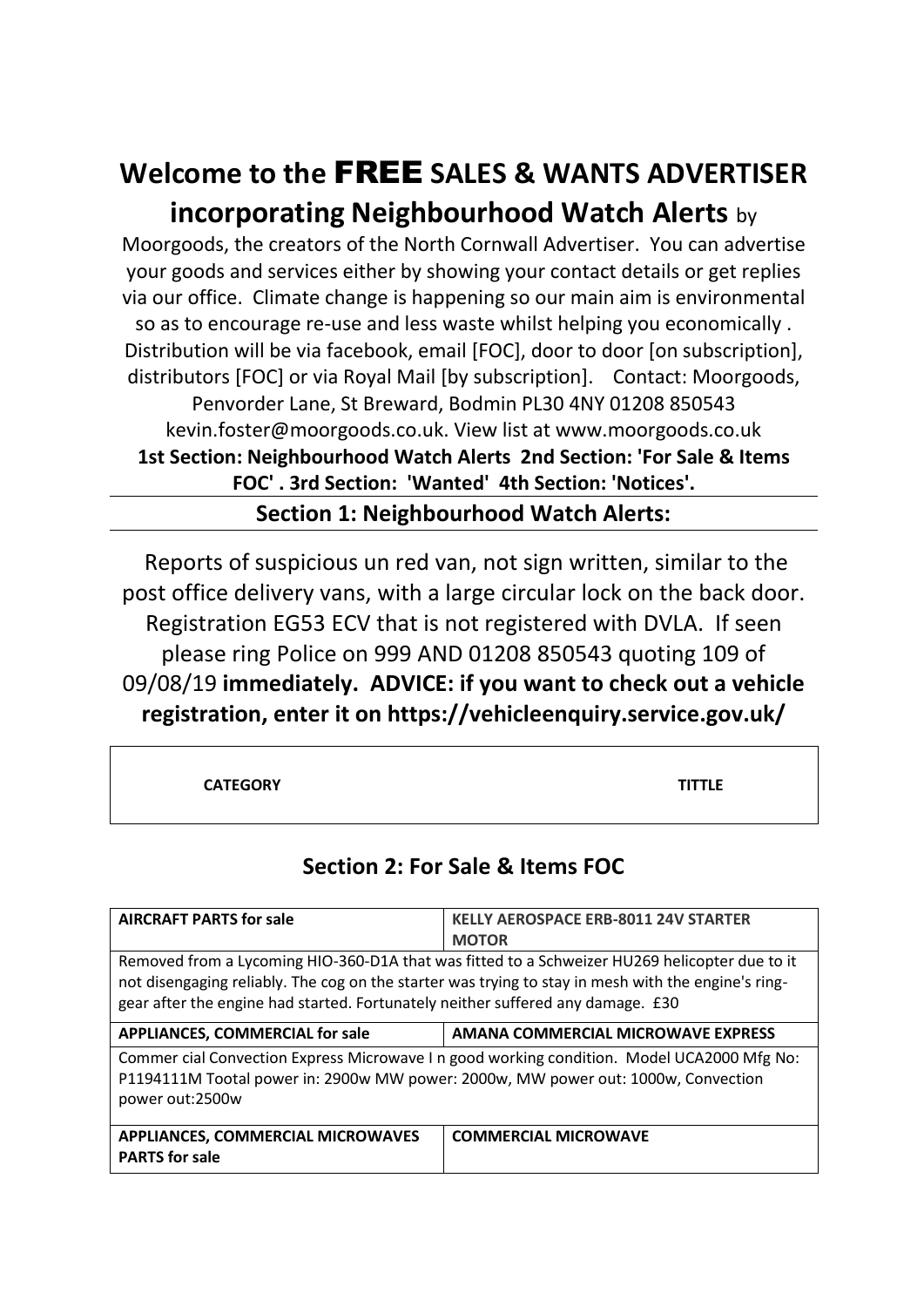| Being broken for parts.                                                                                                                                        |                                                                                        |
|----------------------------------------------------------------------------------------------------------------------------------------------------------------|----------------------------------------------------------------------------------------|
| <b>APPLIANCES, ELECTRIC for sale</b>                                                                                                                           | APPLIANCE SPARES, COMMERCIAL OR DOMESTIC                                               |
| For most domestic and commercial appliances. Electric & Gas, Trade or Retail.                                                                                  |                                                                                        |
| <b>APPLIANCES, ELECTRIC, for sale</b>                                                                                                                          | <b>COOKER, ELECTRIC</b>                                                                |
| Used electric cooker wanted                                                                                                                                    |                                                                                        |
| <b>APPLIANCES, ELECTRIC, for sale</b>                                                                                                                          | <b>DEEP FAT FRYER</b>                                                                  |
| Sainburys model SKU131397802, gwo, 1-3 portions Raising funds for Heli Aid £10                                                                                 |                                                                                        |
| <b>APPLIANCES, ELECTRIC, for sale</b>                                                                                                                          | <b>CONTACT GRILL, RUSSELL HOBBS</b>                                                    |
| Russell Hobbs contact grill, Model 12710, 1300w, used but in good serviceable condition.<br>£10                                                                |                                                                                        |
| <b>APPLIANCES, ELECTRIC for sale</b>                                                                                                                           | <b>FOOD MIXER, GOODGOL</b>                                                             |
| Red Food mixer with bowl & two sets of whisks. Clean & in good working order. £15                                                                              |                                                                                        |
| <b>APPLIANCES, ELECTRIC, for sale</b>                                                                                                                          | FOOD MIXER, KENWOOD A701                                                               |
| £100.                                                                                                                                                          | Early Kenwood Chef, reconditioned by Moorgoods. Guaranteed. Of interest to collectors. |
| <b>APPLIANCES, ELECTRIC, for sale</b>                                                                                                                          | <b>FOOD MIXER PARTS</b>                                                                |
| Large stock of parts & spares for old/new model of Kenwood Chefs etc. Repairs carried<br>out.                                                                  |                                                                                        |
| <b>APPLIANCES, ELECTRIC, for sale</b>                                                                                                                          | <b>PAC-VAC N STACK SYSTEM</b>                                                          |
| Reduce space taken by storage of bed linen, pillows, clothes and protect against damp.<br>£15                                                                  |                                                                                        |
| <b>APPLIANCES, ELECTRIC, for sale</b>                                                                                                                          | <b>STEAM BRUSH</b>                                                                     |
| Used Silvercrest handheld steam brush. Iron or steam textiles and remove lint with ease.<br>1KW with adjustable thermostat. £10.                               |                                                                                        |
| <b>APPLIANCES, ELECTRIC, for sale</b>                                                                                                                          | <b>TEASMADES, GOBLIN etc</b>                                                           |
| Large stocks of parts available for old models of Goblin Teasmades.                                                                                            |                                                                                        |
| <b>APPLIANCES, ELECTRIC, for sale</b>                                                                                                                          | <b>TUMBLE DRYERS</b>                                                                   |
| Good makes of tumble dryers, new or reconditioned, small & large from £65                                                                                      |                                                                                        |
| <b>APPLIANCES, ELECTRIC, for sale</b>                                                                                                                          | <b>VACUUM CLEANER</b>                                                                  |
| Demonstrator Busy Bee Robotic Cleaner, showroom model, little used, fully guaranteed,<br>£160                                                                  |                                                                                        |
| <b>APPLIANCES, ELECTRIC, for sale</b>                                                                                                                          | <b>WALLPAPER STRIPPER, STEAM</b>                                                       |
| Super-Vac 2000kw steam wallpaper stripper, used and in good working order £15                                                                                  |                                                                                        |
| <b>APPLIANCE REPAIRS</b>                                                                                                                                       | APPLIANCE REPAIRS, COMMERCIAL & DOMESTIC                                               |
| Domestic & Commercial incl Auto Washers, Refrigeration, Dehumidifiers, Microwaves,<br>Pressure washer and Small Appliances. Hire of Appliances.                |                                                                                        |
| <b>AUDIO for sale</b>                                                                                                                                          | <b>RECORD PLAYER</b>                                                                   |
| Portable Recprd Player wanted, sixties style to play 78's, 45's etc                                                                                            |                                                                                        |
| <b>AUDIO for sale</b>                                                                                                                                          | <b>SPEAKERS</b>                                                                        |
| Various speakers for sale for all types of use                                                                                                                 |                                                                                        |
| <b>AVIATION SERVICIES</b>                                                                                                                                      | <b>HELICOPTER FLYING</b>                                                               |
| Moorgoods Helicopters uses the superb Robinson R44 for Trial Lessons including<br>vouchers, Training, Pleasure Flights, Air Taxi, Weddings, self Fly Hire etc. |                                                                                        |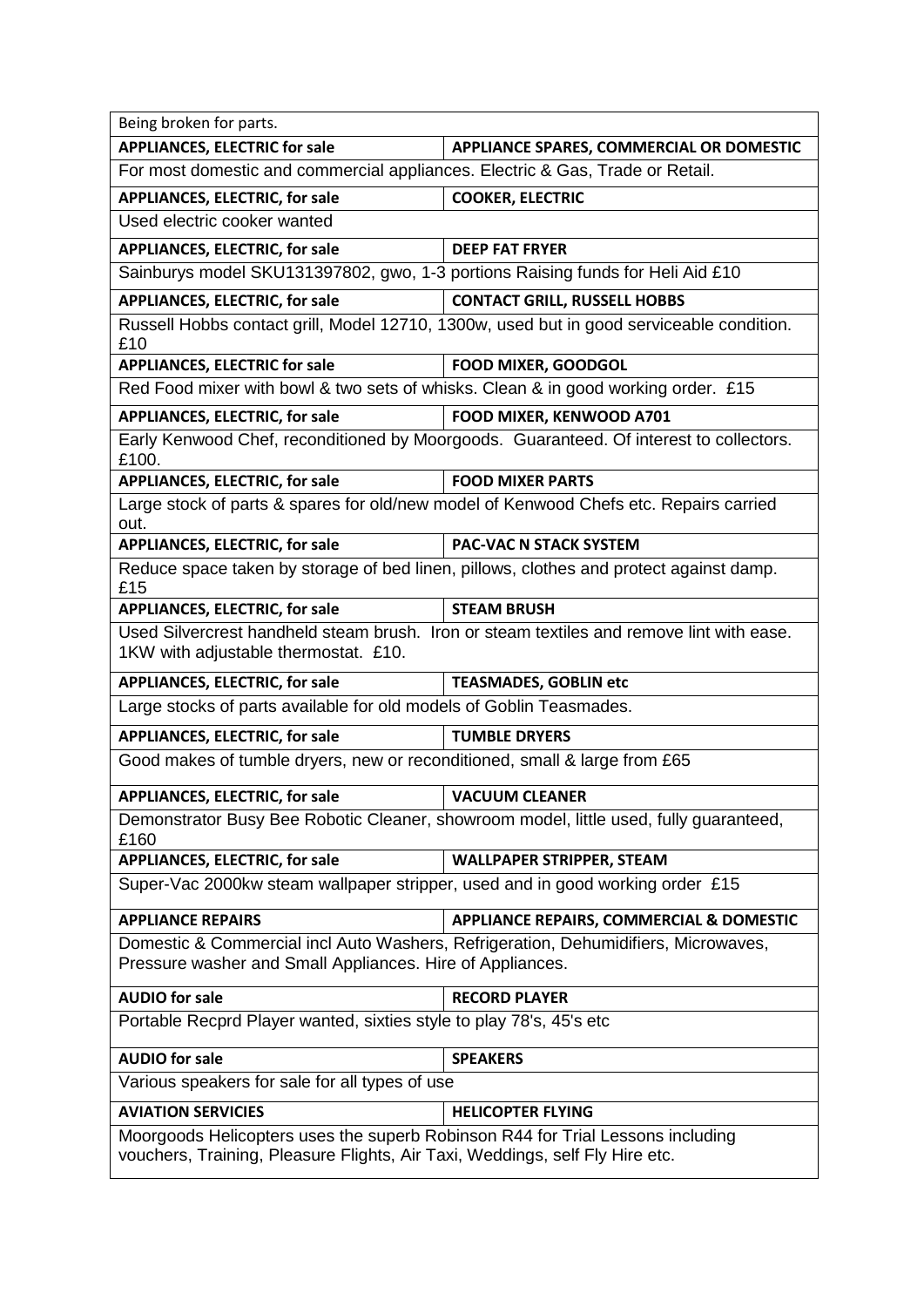| <b>BARTER</b>                                                                                                                                                                                                                                           | <b>BARTERING SYSTEM</b>                     |  |
|---------------------------------------------------------------------------------------------------------------------------------------------------------------------------------------------------------------------------------------------------------|---------------------------------------------|--|
| Moorgoods may be able to accept ANY of your unwanted goods or services as part or full<br>payment for any of our goods or services. Please ring with details of what you can offer.                                                                     |                                             |  |
| <b>BATHROOM FITTINGS for sale</b>                                                                                                                                                                                                                       | <b>BATHROOM FITTINGS</b>                    |  |
| Fittings surplus to requirements, sink cabinets, bathroom cabinets, shower fittings etc, in good<br>condition.                                                                                                                                          |                                             |  |
| <b>BATHROOM FITTINGS for sale</b>                                                                                                                                                                                                                       | <b>BATHS, SEVERAL DESIGNS &amp; COLOURS</b> |  |
| Several sizes, corner or standard incl Jacuzzi from £10                                                                                                                                                                                                 |                                             |  |
| <b>BATHROOM FITTINGS for sale</b>                                                                                                                                                                                                                       | <b>BATH, RACETRACK SHAPED</b>               |  |
| White, glass fibre, side taps holes, 1700mm long. Full panel available so bath can be situated way<br>from a wall. £100                                                                                                                                 |                                             |  |
| <b>BATHROOM FITTINGS for sale</b>                                                                                                                                                                                                                       | JACUZZIS BATH, ONE OR TWO ADULT SIZE        |  |
| Kidney shaped, 74 x 35ins £100                                                                                                                                                                                                                          |                                             |  |
| <b>BATHROOM FITTINGS for sale</b>                                                                                                                                                                                                                       | <b>SHOWER CURTAIN FOR BATH/SHOWER</b>       |  |
| Glass panel. £15                                                                                                                                                                                                                                        |                                             |  |
| <b>BATHROOM FITTINGS for sale</b>                                                                                                                                                                                                                       | <b>SHOWER TRAYS</b>                         |  |
| Various sizes & materials.                                                                                                                                                                                                                              |                                             |  |
| <b>BATHROOM FITTINGS for sale</b>                                                                                                                                                                                                                       | <b>TAPS FOR SINK, BATH ETC</b>              |  |
| Lots of taps, new or used.                                                                                                                                                                                                                              |                                             |  |
| <b>BEDDING for sale</b>                                                                                                                                                                                                                                 | <b>MATTRESS, waterproof</b>                 |  |
| Childs mattress 135 x 67cms, unused £20                                                                                                                                                                                                                 |                                             |  |
| <b>BEDROOM FITTINGS for sale</b>                                                                                                                                                                                                                        | <b>COAT HANGERS GALORE</b>                  |  |
| Donations to Heli-Aid helicopter charity. Suggest 40 for £1                                                                                                                                                                                             |                                             |  |
| <b>BEDROOM FITTINGS for sale</b>                                                                                                                                                                                                                        | <b>DOUBLE BED, PINE WITH MATTRESS</b>       |  |
| 4ft 6" with little used mattress, if required. £60. Will sell mattress seperately if required.                                                                                                                                                          |                                             |  |
| <b>BEDROOM FITTINGS for sale</b>                                                                                                                                                                                                                        | <b>DRESSING TABLE MIRROR</b>                |  |
| D' Shaped, approx W:75 x H:71cms                                                                                                                                                                                                                        |                                             |  |
| <b>BEDROOM FITTINGS for sale</b>                                                                                                                                                                                                                        | <b>WASH BOWL &amp; JUG SET</b>              |  |
| Ornate, patterned wasdh bowl with match jug £20. Also have separate washbowl & potties of<br>various designs                                                                                                                                            |                                             |  |
| <b>BOOKS</b>                                                                                                                                                                                                                                            | <b>BOOKS GALORE</b>                         |  |
| Wide range of subjects & matter.                                                                                                                                                                                                                        |                                             |  |
| <b>BOOKS</b>                                                                                                                                                                                                                                            | <b>BOOKS, GARDENING</b>                     |  |
| Several books and collector series available on gardening                                                                                                                                                                                               |                                             |  |
| <b>BUILDING &amp; DIY MATERIALS for sale</b>                                                                                                                                                                                                            | <b>BUILDING MATERIALS</b>                   |  |
| Cement, sand, wood, bolts, screws etc                                                                                                                                                                                                                   |                                             |  |
| <b>BUILDING &amp; DIY MATERIALS for sale</b>                                                                                                                                                                                                            | DOORS, EXTERNAL uPVC                        |  |
| UPVC external door with frame that includes side window & panel. Overall size: H:2050 x<br>W:1790mm, 1987 x 836mm. It has a middle strengthener containing a letter box and has Georgian<br>framework top & bottom, as does the side window, white £150 |                                             |  |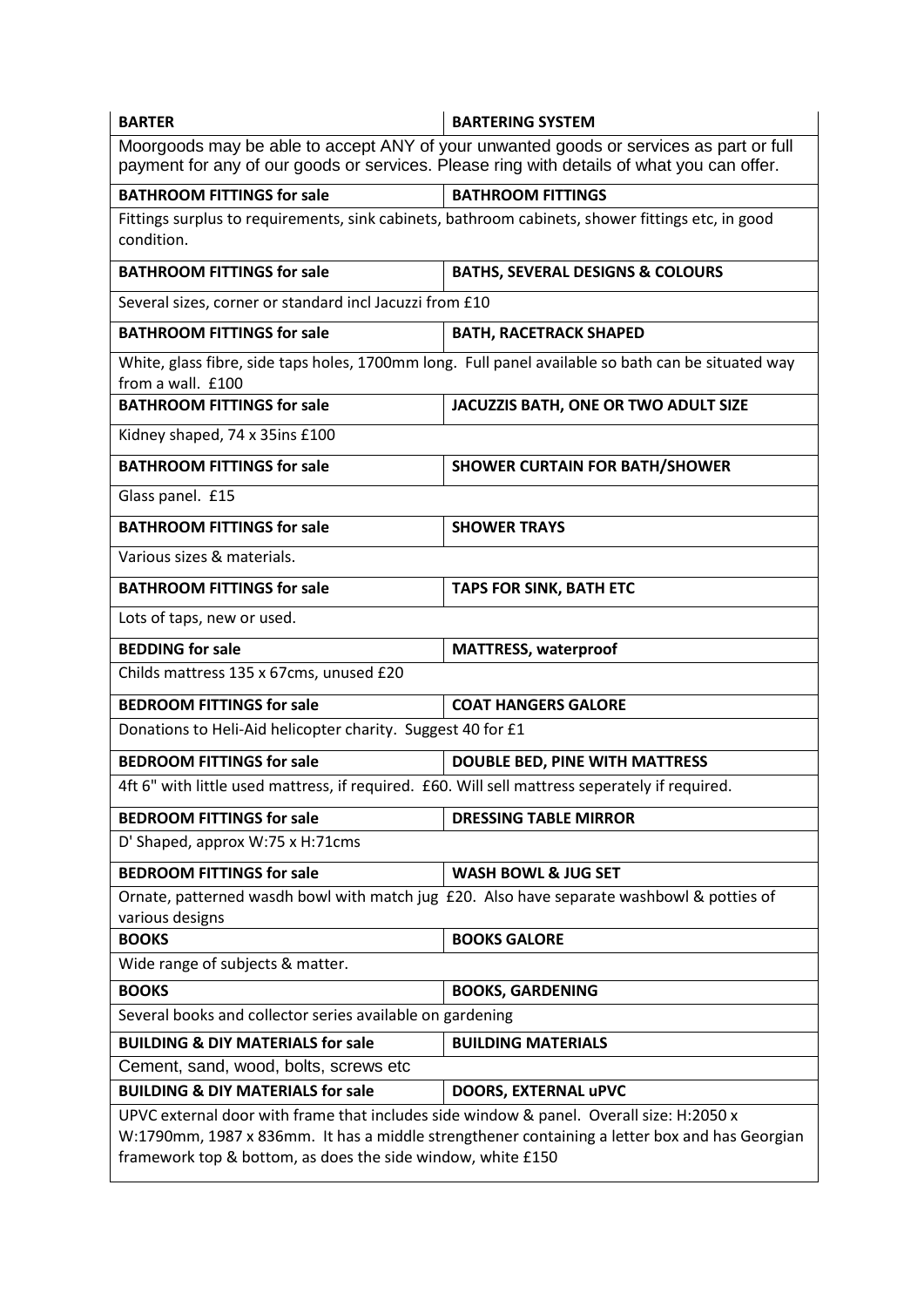| <b>BUILDING &amp; DIY MATERIALS for sale</b>                                                                                                                                                                                                                                                                                                                                                                                                                                                                                                                                                                                                                                                                                                                                                                                                                                                                                                                                                                                                                                                                                                                                                                                                                                        | <b>DOORS GALORE</b>                   |
|-------------------------------------------------------------------------------------------------------------------------------------------------------------------------------------------------------------------------------------------------------------------------------------------------------------------------------------------------------------------------------------------------------------------------------------------------------------------------------------------------------------------------------------------------------------------------------------------------------------------------------------------------------------------------------------------------------------------------------------------------------------------------------------------------------------------------------------------------------------------------------------------------------------------------------------------------------------------------------------------------------------------------------------------------------------------------------------------------------------------------------------------------------------------------------------------------------------------------------------------------------------------------------------|---------------------------------------|
| Wide range of doors, new & use, internal oe external, glazed, unglazed or partially glazed.                                                                                                                                                                                                                                                                                                                                                                                                                                                                                                                                                                                                                                                                                                                                                                                                                                                                                                                                                                                                                                                                                                                                                                                         |                                       |
| <b>BUILDING &amp; DIY MATERIALS for sale</b>                                                                                                                                                                                                                                                                                                                                                                                                                                                                                                                                                                                                                                                                                                                                                                                                                                                                                                                                                                                                                                                                                                                                                                                                                                        | <b>GRANITE CUBES</b>                  |
| Ideal for walling, gardens etc. £3 each.                                                                                                                                                                                                                                                                                                                                                                                                                                                                                                                                                                                                                                                                                                                                                                                                                                                                                                                                                                                                                                                                                                                                                                                                                                            |                                       |
| <b>BUILDING &amp; DIY MATERIALS for sale</b>                                                                                                                                                                                                                                                                                                                                                                                                                                                                                                                                                                                                                                                                                                                                                                                                                                                                                                                                                                                                                                                                                                                                                                                                                                        | <b>PLUMBING MATERIALS</b>             |
| Plumbing, old & new fittings.                                                                                                                                                                                                                                                                                                                                                                                                                                                                                                                                                                                                                                                                                                                                                                                                                                                                                                                                                                                                                                                                                                                                                                                                                                                       |                                       |
| <b>BUILDING &amp; DIY MATERIALS for sale</b>                                                                                                                                                                                                                                                                                                                                                                                                                                                                                                                                                                                                                                                                                                                                                                                                                                                                                                                                                                                                                                                                                                                                                                                                                                        | <b>RED BRICKS</b>                     |
| 215mm long, have approx 24 available. Also have an airbrick. £0.50 each                                                                                                                                                                                                                                                                                                                                                                                                                                                                                                                                                                                                                                                                                                                                                                                                                                                                                                                                                                                                                                                                                                                                                                                                             |                                       |
| <b>BUILDING &amp; DIY MATERIALS for sale</b>                                                                                                                                                                                                                                                                                                                                                                                                                                                                                                                                                                                                                                                                                                                                                                                                                                                                                                                                                                                                                                                                                                                                                                                                                                        | <b>SAND, BALLAST OR BUILDERS</b>      |
| Available by the bag or trailer from St Breward site. £1.50 per bag.                                                                                                                                                                                                                                                                                                                                                                                                                                                                                                                                                                                                                                                                                                                                                                                                                                                                                                                                                                                                                                                                                                                                                                                                                |                                       |
| <b>BUILDING &amp; DIY MATERIALS for sale</b>                                                                                                                                                                                                                                                                                                                                                                                                                                                                                                                                                                                                                                                                                                                                                                                                                                                                                                                                                                                                                                                                                                                                                                                                                                        | <b>SLATE, COMPOSITE</b>               |
| Approximately 200 composite slates, 60cms x 30cms, slate grey, good condition                                                                                                                                                                                                                                                                                                                                                                                                                                                                                                                                                                                                                                                                                                                                                                                                                                                                                                                                                                                                                                                                                                                                                                                                       |                                       |
| <b>BUILDING &amp; DIY MATERIALS for sale</b>                                                                                                                                                                                                                                                                                                                                                                                                                                                                                                                                                                                                                                                                                                                                                                                                                                                                                                                                                                                                                                                                                                                                                                                                                                        | <b>STAIRS, WOOD, 2 LENGTHS</b>        |
| Approximately 4ft 3 steps & 6ft 6 steps, both of width 42 inches, good condition                                                                                                                                                                                                                                                                                                                                                                                                                                                                                                                                                                                                                                                                                                                                                                                                                                                                                                                                                                                                                                                                                                                                                                                                    |                                       |
| <b>BUILDING &amp; DIY MATERIALS for sale</b>                                                                                                                                                                                                                                                                                                                                                                                                                                                                                                                                                                                                                                                                                                                                                                                                                                                                                                                                                                                                                                                                                                                                                                                                                                        | <b>WOOD OF ALL SIZES</b>              |
| SOME RECYCLED, SOME NOT USED, also interested in wood for all types of uses.                                                                                                                                                                                                                                                                                                                                                                                                                                                                                                                                                                                                                                                                                                                                                                                                                                                                                                                                                                                                                                                                                                                                                                                                        |                                       |
| <b>CAMPING ITEMS for sale</b>                                                                                                                                                                                                                                                                                                                                                                                                                                                                                                                                                                                                                                                                                                                                                                                                                                                                                                                                                                                                                                                                                                                                                                                                                                                       | <b>MILITARY SURPLUS</b>               |
| Footwear, socks, shirts, waterproof, extreme weather clothing, tents & camping equipt, Rucksacks,<br>all being sold off. Trade enquiries welcome.                                                                                                                                                                                                                                                                                                                                                                                                                                                                                                                                                                                                                                                                                                                                                                                                                                                                                                                                                                                                                                                                                                                                   |                                       |
| <b>CAMPING ITEMS for sale</b>                                                                                                                                                                                                                                                                                                                                                                                                                                                                                                                                                                                                                                                                                                                                                                                                                                                                                                                                                                                                                                                                                                                                                                                                                                                       | TENT, 2 MAN                           |
| Eurohike St George 2 man, base 210 x 290cms. £25                                                                                                                                                                                                                                                                                                                                                                                                                                                                                                                                                                                                                                                                                                                                                                                                                                                                                                                                                                                                                                                                                                                                                                                                                                    |                                       |
| <b>CHARITABLE ITEMS for sale</b>                                                                                                                                                                                                                                                                                                                                                                                                                                                                                                                                                                                                                                                                                                                                                                                                                                                                                                                                                                                                                                                                                                                                                                                                                                                    | <b>CHARITY SHOWROOM</b>               |
| Bathroom fittings including corner and standard baths, Bergan type backpack, Electric Bed where<br>head end and/or feet end can be raised, Chimney Cowl for mounting over fireplace, Crockery &<br>Cookware, Ladder for Bunk Bed, Horse Dung, well rotted [bring a bag or trailer], Lampshades,<br>various sizes of fabric, wicker, glass types, glass globes, hundreds of light bulbs. Holdall, [Regency,<br>Formica etc], Wellington Boots, Selection of single & double bed size headboards, cane,<br>upholstered, Slide Projector & carriers, Assorted Aviation Maps, Various Vacuum Cleaners, Cylinder<br>or Upright, Computer monitors, Scanners & Printers, Food Processor attachments/spares,<br>Kenwood Chef attachments/spares for old & new models. TV's, Videos, pre-recorded, Pair of<br>Speakers, Haynes Car Manuals [for 10 year old cars and older], Copper Chimney Hood/canopy,<br>Desks, Dining, square formica table, Records LP's and 78's. Plus much more, come and see for<br>yourself, all for donations. All electrical items checked by Moorgoods Appliances. All offers<br>considered 01208 850543 or see Heli-Aid page at www.moorgoodshelicopters.co.uk. Simply make<br>an agreed donation and the goods are yours! Donation of goods usually accepted. |                                       |
| <b>CLOTHING for sale</b>                                                                                                                                                                                                                                                                                                                                                                                                                                                                                                                                                                                                                                                                                                                                                                                                                                                                                                                                                                                                                                                                                                                                                                                                                                                            | <b>MILITARY SURPLUS</b>               |
| Footwear, socks, shirts, waterproof, extreme weather clothing, tents & camping equipt, Rucksacks,<br>all being sold off. Trade enquiries welcome.                                                                                                                                                                                                                                                                                                                                                                                                                                                                                                                                                                                                                                                                                                                                                                                                                                                                                                                                                                                                                                                                                                                                   |                                       |
| <b>COMPUTER &amp; COMPUTER EQUIPMENT</b>                                                                                                                                                                                                                                                                                                                                                                                                                                                                                                                                                                                                                                                                                                                                                                                                                                                                                                                                                                                                                                                                                                                                                                                                                                            | <b>COMPUTER MONITOR</b>               |
| Monitors both old type & flat screem from £10.                                                                                                                                                                                                                                                                                                                                                                                                                                                                                                                                                                                                                                                                                                                                                                                                                                                                                                                                                                                                                                                                                                                                                                                                                                      |                                       |
| <b>COMPUTER SERVICES</b>                                                                                                                                                                                                                                                                                                                                                                                                                                                                                                                                                                                                                                                                                                                                                                                                                                                                                                                                                                                                                                                                                                                                                                                                                                                            | <b>COMPUTER REPAIRS &amp; TUITION</b> |
| Repair, sales, upgrades & tuition.                                                                                                                                                                                                                                                                                                                                                                                                                                                                                                                                                                                                                                                                                                                                                                                                                                                                                                                                                                                                                                                                                                                                                                                                                                                  |                                       |
| <b>COOKER HOODS for sale</b>                                                                                                                                                                                                                                                                                                                                                                                                                                                                                                                                                                                                                                                                                                                                                                                                                                                                                                                                                                                                                                                                                                                                                                                                                                                        | <b>COOKER HOODS, INTERGRATED</b>      |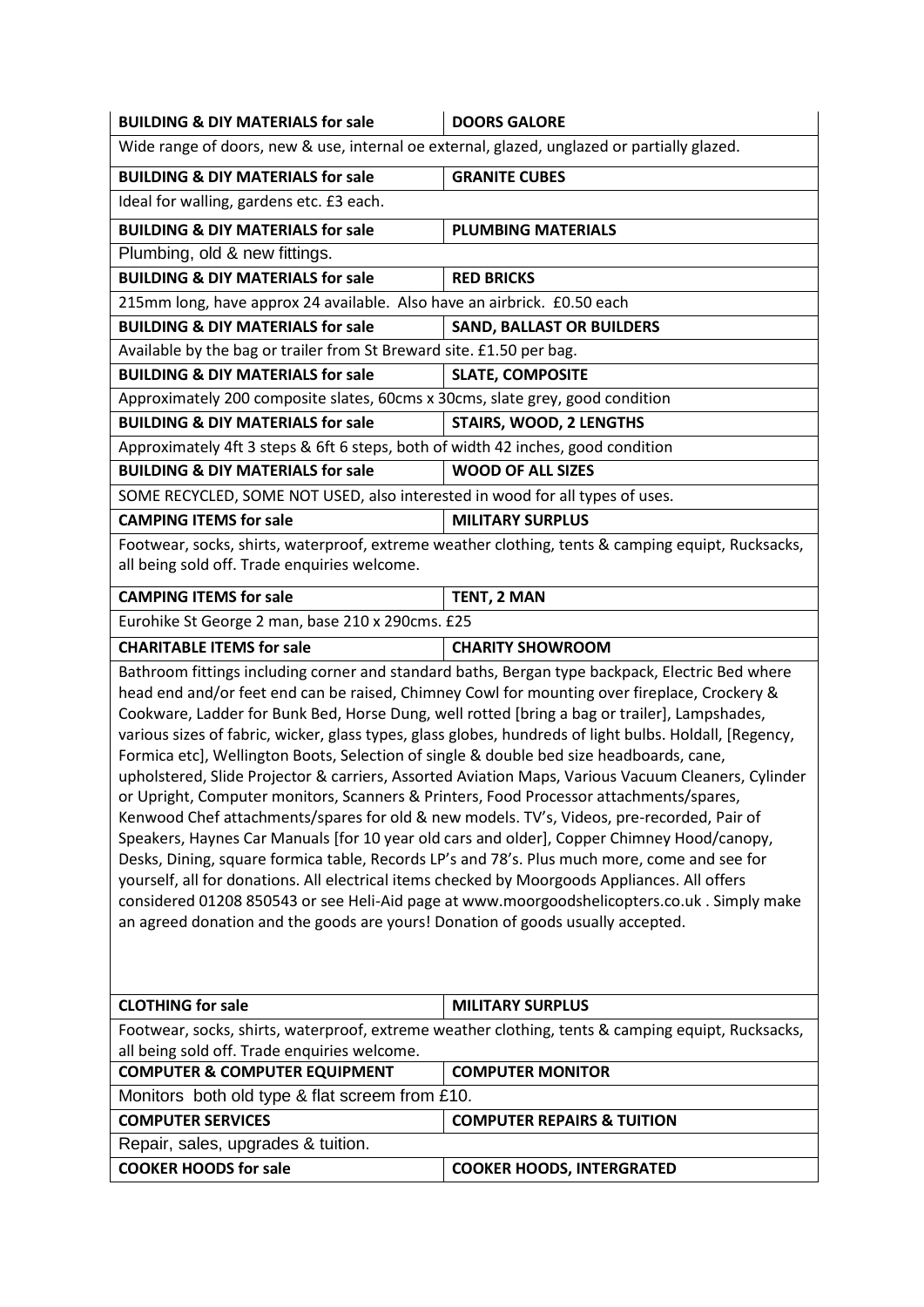| One for wooden panel, other one for under a canopy. £20 each                                                                                      |                                                                                                    |  |
|---------------------------------------------------------------------------------------------------------------------------------------------------|----------------------------------------------------------------------------------------------------|--|
| <b>COOKWARE for sale</b>                                                                                                                          | <b>EAZEE EGG COOKER</b>                                                                            |  |
| Hanboiler egg cooker without the egg shell. Set of 6 containers. New £5                                                                           |                                                                                                    |  |
| <b>COOKWARE for sale</b>                                                                                                                          | <b>PRESSURE COOKER</b>                                                                             |  |
| Used pressure cooker, fully serviceable £5                                                                                                        |                                                                                                    |  |
| <b>CYCLING ITEMS for sale</b>                                                                                                                     | <b>TRACK BICYCLE, 22" WHEEL</b>                                                                    |  |
|                                                                                                                                                   | 33" saddle height although adjustable, suit around 12-16 year old. Suspension, Track tyres, slight |  |
| rust, good working order. Mauvre £25                                                                                                              |                                                                                                    |  |
| <b>DISHWASHERS for sale</b>                                                                                                                       | DISHWASHER, FREESTANDING                                                                           |  |
| white, reconditioned, good working order, just been serviced, guaranteed. £150                                                                    |                                                                                                    |  |
| <b>DISHWASHERS BUILT-IN for sale</b>                                                                                                              | <b>DISHWASHERS BUILT-IN</b>                                                                        |  |
| Fully & a Semi integrated, Good working order, just been serviced £150                                                                            |                                                                                                    |  |
| <b>ELECTRICAL FITTINGS for sale</b>                                                                                                               | <b>ELECTRICAL FITTINGS</b>                                                                         |  |
| Cooker & light switches and many other types of electrics, incl cable etc., mostly new.                                                           |                                                                                                    |  |
| <b>FOOD &amp; MEALS for sale</b>                                                                                                                  | <b>HOT &amp; COLD MEALS DELIVERED TO YOUR DOOR</b>                                                 |  |
| Meals, pasties, cakes delivered to your door. Nic's Mobile Catering. 07462 127100                                                                 |                                                                                                    |  |
| <b>FOOTWEAR for sale</b>                                                                                                                          | <b>MILITARY SURPLUS</b>                                                                            |  |
| Footwear, socks, shirts, waterproof, extreme weather clothing, tents & camping equipt, Rucksacks,<br>all being sold off. Trade enquiries welcome. |                                                                                                    |  |
| <b>FUELS for sale</b>                                                                                                                             | <b>CALOR GAS BOTTLES</b>                                                                           |  |
| Various sizes & makes containing a little gas each £10                                                                                            |                                                                                                    |  |
| <b>FURNITURE for sale</b>                                                                                                                         | <b>GLASS TABLE 150 x 80CMS</b>                                                                     |  |
| Standard height, new, still in box. Stainless Steel legs. £100                                                                                    |                                                                                                    |  |
| <b>FURNITURE for sale</b>                                                                                                                         | <b>SETTEE, 2 SEAT</b>                                                                              |  |
| 2 seater settee, cottage style, red washable covers. £15                                                                                          |                                                                                                    |  |
| <b>GARDENING ITEMS for sale</b>                                                                                                                   | HORSE MANURE, WELL ROTTED                                                                          |  |
| Bring a bag or trailer £1 per bag.                                                                                                                |                                                                                                    |  |
| <b>GIFTS for sale</b>                                                                                                                             | <b>RUBY &amp; GOLD WEDDING GIFTS</b>                                                               |  |
| China, glassware, unused still in box. Ideal for gift. Sold for Heli Aid, the Helicopter Charity via St<br>Breward showrooms.                     |                                                                                                    |  |
| <b>HABERDASHERY ITEMS for sale</b>                                                                                                                | <b>BOBBIN WINDER</b>                                                                               |  |
| Simplicity portable bobbin winder, powered by AA size batteries. £4                                                                               |                                                                                                    |  |
| <b>HEADWEAR for sale</b>                                                                                                                          | <b>HATS FOR THE COLD GALORE</b>                                                                    |  |
| Several sizes, ex military, good condition £7                                                                                                     |                                                                                                    |  |
| <b>HEALTH</b>                                                                                                                                     | ABSORBENCY PADS & UNDERWEAR BY TENOR, ID,<br><b>DRI NIGHTS</b>                                     |  |
| For adults or children, unopened packs. Sold to raise funds for Heli Aid, helicopter Charity at St<br>Breward showroom. From £10                  |                                                                                                    |  |
| <b>HEALTH</b>                                                                                                                                     | <b>ENHANCED VISION MAGNIFIER</b>                                                                   |  |
| Desk top monitor for hard of sight allowing you to read print etc. Model MRVE170. Raising funds<br>for Heli Aid Charity                           |                                                                                                    |  |
| <b>HEATERS [Electric] for sale</b>                                                                                                                | <b>HEAT/LIGHT LAMP UNIT</b>                                                                        |  |
| Portable heat/light lamp in gwo. Ideal for poultry or as treatment by heat. £12.                                                                  |                                                                                                    |  |
| <b>HEATERS [Electric] for sale</b>                                                                                                                | <b>INFRA RED WALL HEATER</b>                                                                       |  |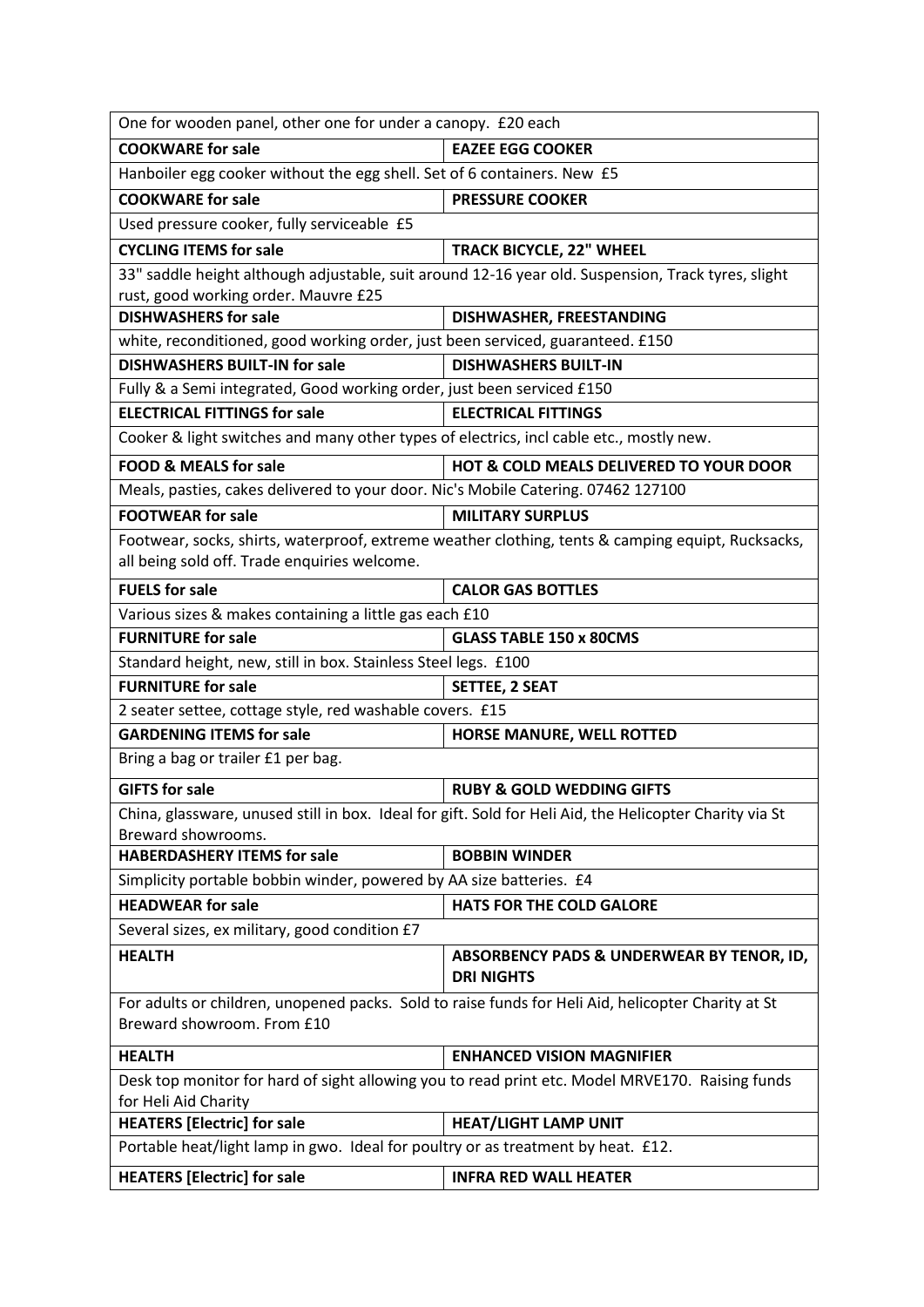| Dimplex Infra Red wall heater, 1kw, gwo £12                                            |                                                                                           |
|----------------------------------------------------------------------------------------|-------------------------------------------------------------------------------------------|
| <b>HEATERS [Electric] for sale</b>                                                     | <b>CONVECTOR HEATERS, WALL MOUNTED</b>                                                    |
| Dimplex PLX200N, x6, 86x42x9cms, slight rust marks, suitable for workshop etc. £5 each |                                                                                           |
| <b>HEATERS [Electric] for sale</b>                                                     | HEATERS, ELECTRIC, VARIOUS TYPES                                                          |
| includes feature fires with coal effect and convectors.                                |                                                                                           |
| <b>HEATER [Electric] PARTS for sale</b>                                                | <b>STORAGE HEATER BRICKS</b>                                                              |
| New & used storage heater bricks available                                             |                                                                                           |
| <b>HOUSEHOLD ITEMS for sale</b>                                                        | <b>WINE EQUIPMENT</b>                                                                     |
| Wine bottle rack, holds 6 bottles, used £4                                             |                                                                                           |
| <b>INVESTMENTS for sale</b>                                                            | <b>INVESTMENT SERVICES</b>                                                                |
| Want a better return on your money then contact Kevin Foster at Moorgoods.             |                                                                                           |
| <b>KITCHEN FITTINGS for sale</b>                                                       | <b>STAINLESS STEEL DRAINER</b>                                                            |
| Stainless Steel drainer top, can be left or right hand drainer, 910mm x 510mm £8       |                                                                                           |
| <b>KITCHENWARE for sale</b>                                                            | <b>CROCKERY</b>                                                                           |
| All types of crockery for sale, plain, decorative and collectable, most fordonations   |                                                                                           |
| <b>KITCHENWARE for sale</b>                                                            | <b>CUTLERY</b>                                                                            |
| All types of cutlery for sale.                                                         |                                                                                           |
| <b>KITCHENWARE for sale</b>                                                            | <b>STAINLESS STEEL COOKING UTENSILS</b>                                                   |
| Stainless Steel steamers, saucepans & lids etc from £2 each                            |                                                                                           |
| <b>LIGHTING for sale</b>                                                               | <b>SHADES</b>                                                                             |
| Lots of shades available, fabric or glass. From £4                                     |                                                                                           |
| <b>SHOP DISPLAY ITEMS for sale</b>                                                     | <b>ROTATING COUNTER TOP STAND</b>                                                         |
| 28 pegs mounted on a 21" high drum of 12" diameter, ideal for displaying bracelets £10 |                                                                                           |
| <b>SMALL APPLIANCES for sale</b>                                                       | <b>IRONS</b>                                                                              |
| Dry, Steam & Travel irons, gwo. From £5                                                |                                                                                           |
| <b>SMALL APPLIANCES for sale</b>                                                       | <b>KETTLE</b>                                                                             |
| Cordless kettle, Almond £5                                                             |                                                                                           |
| <b>SMALL APPLIANCES PARTS for sale</b>                                                 | <b>ELEMENTS ELECTRIC KETTLES, BEERS MAKERS ETC</b>                                        |
| Elements to fit all types of kettles but useful for beer makers etc                    |                                                                                           |
| <b>SMALL APPLIANCES PARTS for sale</b>                                                 | <b>TEASMADES, GOBLIN</b>                                                                  |
| Lots of parts for Goblin Teasmade, early and later models                              |                                                                                           |
| <b>LIGHTING for sale</b>                                                               | <b>BULBS, LAMPS &amp; STRIPLIGHTS</b>                                                     |
|                                                                                        | ALL SORTS OF FITTINGS & WATTAGES that you cannot get now, including Infra Red. Will post. |
| <b>LIGHTING for sale</b>                                                               | <b>SECURITY LIGHT WITH PIR</b>                                                            |
| New Security lantern light in black with PIR £10                                       |                                                                                           |
| <b>LUGGAGE for sale</b>                                                                | <b>SUITCASES</b>                                                                          |
| Suitcases in various sizes. From £5                                                    |                                                                                           |
| <b>LUGGAGE for sale</b>                                                                | <b>TIN CHEST</b>                                                                          |
| Tin chest, light bronze colour with latch 30 x 20 x 18" £10                            |                                                                                           |
| MICROWAVE, COMMERCIAL                                                                  | <b>AMANA CONVECTION EXPRESS</b>                                                           |
| Model UCA2000, good working order, guaranteed. £300                                    |                                                                                           |
| <b>MILITARY SURPLUS for sale</b>                                                       | <b>MILITARY SURPLUS TEXTILES &amp; FOOTWEAR</b>                                           |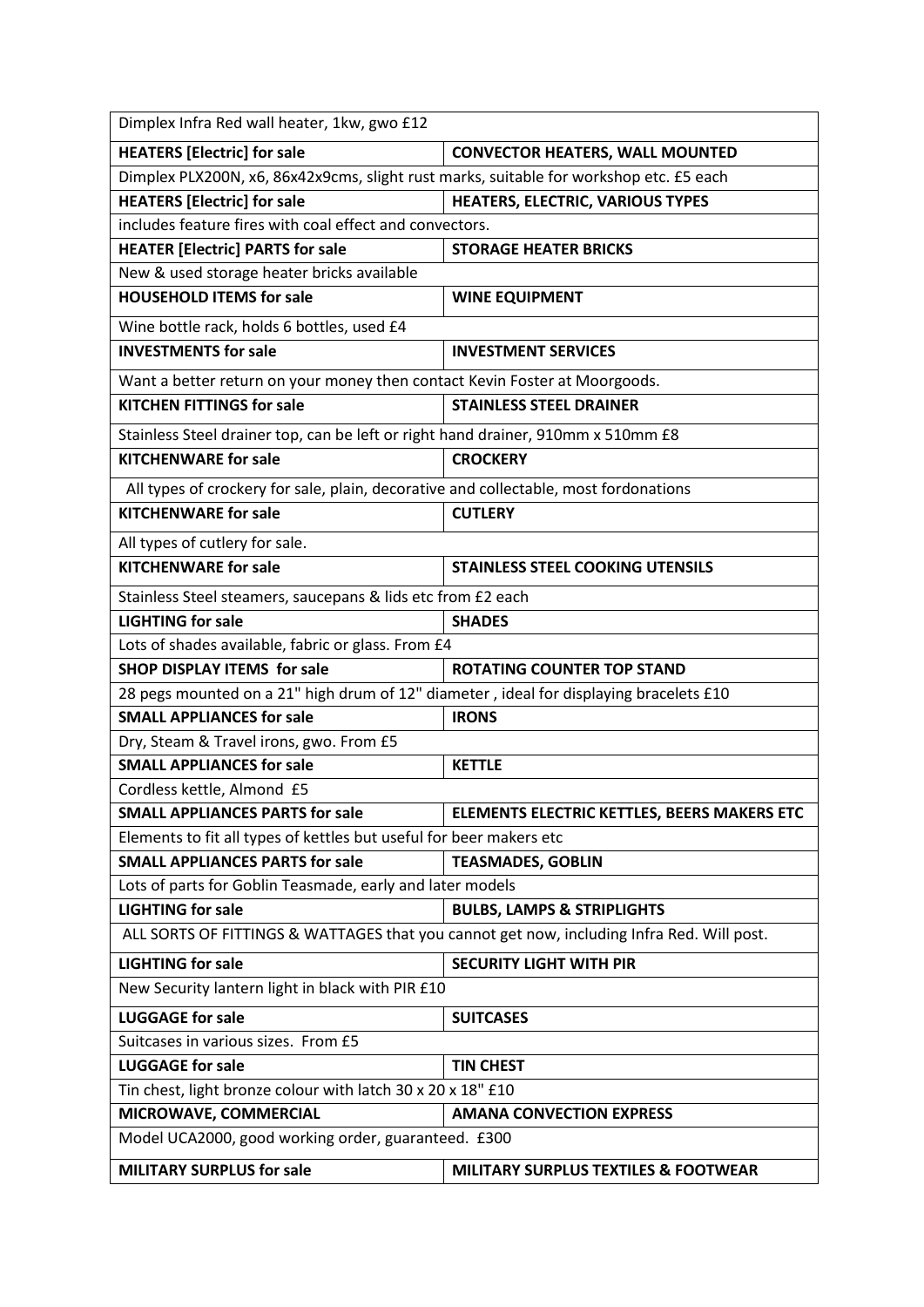| A wide range of boots, shoes, socks, shirts, waterproofs, extreme weather clothing, camping<br>equipment, Rucksacks, bedding including blankets and many other items. |                                                                                                       |  |
|-----------------------------------------------------------------------------------------------------------------------------------------------------------------------|-------------------------------------------------------------------------------------------------------|--|
| <b>MOBILITY ITEMS for sale</b>                                                                                                                                        | <b>MOBILITY SCOOTER COVER</b>                                                                         |  |
| Good condition & quality. £15                                                                                                                                         |                                                                                                       |  |
| <b>MOBILITY ITEMS for sale</b>                                                                                                                                        | <b>FOLD-UP WHEELCHAIR LIGHTWEIGHT</b>                                                                 |  |
| smaller wheel type, good quality make.                                                                                                                                |                                                                                                       |  |
| <b>MOBILITY ITEMS for sale</b>                                                                                                                                        | <b>MOBILITY SCOOTER</b>                                                                               |  |
| could obtain. £125                                                                                                                                                    | Mercury M48, 8mph, 21 stone max weight. Very good condition but just needs batteries which we         |  |
| <b>MOBILITY ITEMS for sale</b>                                                                                                                                        | <b>ROLLATOR/PUSHER WITH SEAT</b>                                                                      |  |
| Used rollator/pusher by Days with brakes, seat, bar back support, adjustable grip height £20                                                                          |                                                                                                       |  |
| <b>MOBILITY ITEMS for sale</b>                                                                                                                                        | <b>STORM 3 MOBILITY SCOOTER PARTS</b>                                                                 |  |
| Serviceable parts available.                                                                                                                                          |                                                                                                       |  |
| <b>MOBILITY ITEMS for sale</b>                                                                                                                                        | <b>MOBILITY SCOOTER</b>                                                                               |  |
|                                                                                                                                                                       | Shoprider 4mph, Very good condition since hardly used from new, just had new batteries. £350          |  |
| <b>MOBILITY ITEMS for sale</b>                                                                                                                                        | MOBILITY SCOOTER WHICH CAN BE SPLIT DOWN<br><b>FOR CAR</b>                                            |  |
| Good condition. £350                                                                                                                                                  |                                                                                                       |  |
| <b>MOBILITY ITEMS for sale</b>                                                                                                                                        | OXYGEN BOTTLE CARRIER MADE BY QUINGO                                                                  |  |
| Can be used with most buggies etc.                                                                                                                                    |                                                                                                       |  |
| <b>MOBILITY ITEMS for sale</b>                                                                                                                                        | SLING LIFT, MAXIMOVE ARJO KRA0300                                                                     |  |
| Helps people out of bed etc, able to lift up to 190kg. In good working condition with replacement<br>battery. £100                                                    |                                                                                                       |  |
| <b>MOBILITY ITEMS for sale</b>                                                                                                                                        | <b>SMALL METAL SHED FOR MOBILITY SCOOTER</b>                                                          |  |
| Could be used for other purposes. Galvanised, good condition. Lockable. £100                                                                                          |                                                                                                       |  |
| <b>MOBILITY ITEMS for sale</b>                                                                                                                                        | <b>MECHANICAL WHEELCHAIR</b>                                                                          |  |
| Foldable wheelchair with small wheels. £75                                                                                                                            |                                                                                                       |  |
| <b>MUSICALITEMS &amp; SERVICES</b>                                                                                                                                    | <b>PIANO TUTORING</b>                                                                                 |  |
| For enjoyment, guidance, grades or learn basic theory. Calab 01208 850090                                                                                             |                                                                                                       |  |
| OFFICE & SCHOOL EQUIPMENT for sale                                                                                                                                    | <b>COMPUTER DESKS &amp; OFFICE DESKS</b>                                                              |  |
| Some with sliding keyboard shelf, metal or wood. From £8                                                                                                              |                                                                                                       |  |
| OFFICE & SCHOOL EQUIPMENT for sale                                                                                                                                    | <b>CHILDS FOLD-UP TABLE</b>                                                                           |  |
|                                                                                                                                                                       | Octagonal Table, approx 4ft diameter, 29" high for junior children, folds away for stacking £18       |  |
| <b>OFFICE SERVICES</b>                                                                                                                                                | <b>OFFICE SERVICES</b>                                                                                |  |
|                                                                                                                                                                       | Office services, faxing, photocopying, scanning, colour printing, poster making, laminating, artwork, |  |
| word processing, computing, Digital colour printing.                                                                                                                  |                                                                                                       |  |
| <b>PERSONAL ITEMS for sale</b>                                                                                                                                        | <b>FACIAL CLEANER &amp; MASSAGER</b>                                                                  |  |
| New boxed WBM Facial Cleaner & massager with heated eye lash curler. £8                                                                                               |                                                                                                       |  |
| <b>PERSONAL ITEMS for sale</b>                                                                                                                                        | <b>SHOE POLISHER</b>                                                                                  |  |
| New boxed Ethos dual speed shoe polishing kit with wall mounted storage caddy. £10                                                                                    |                                                                                                       |  |
| <b>PLUMBING PARTS for sale</b>                                                                                                                                        | PLUMBING FITTINGS, GUTTER FITTINGS etc                                                                |  |
| Cast iron, alloy, copper, alloy & alkathene plus drainage and guttering including some old obsolete<br>parts.                                                         |                                                                                                       |  |
| <b>PLUMBING PARTS for sale</b>                                                                                                                                        | <b>RADIATORS</b>                                                                                      |  |
| Various sizes, some new & some used. Good condition & do not leak. From £8 each                                                                                       |                                                                                                       |  |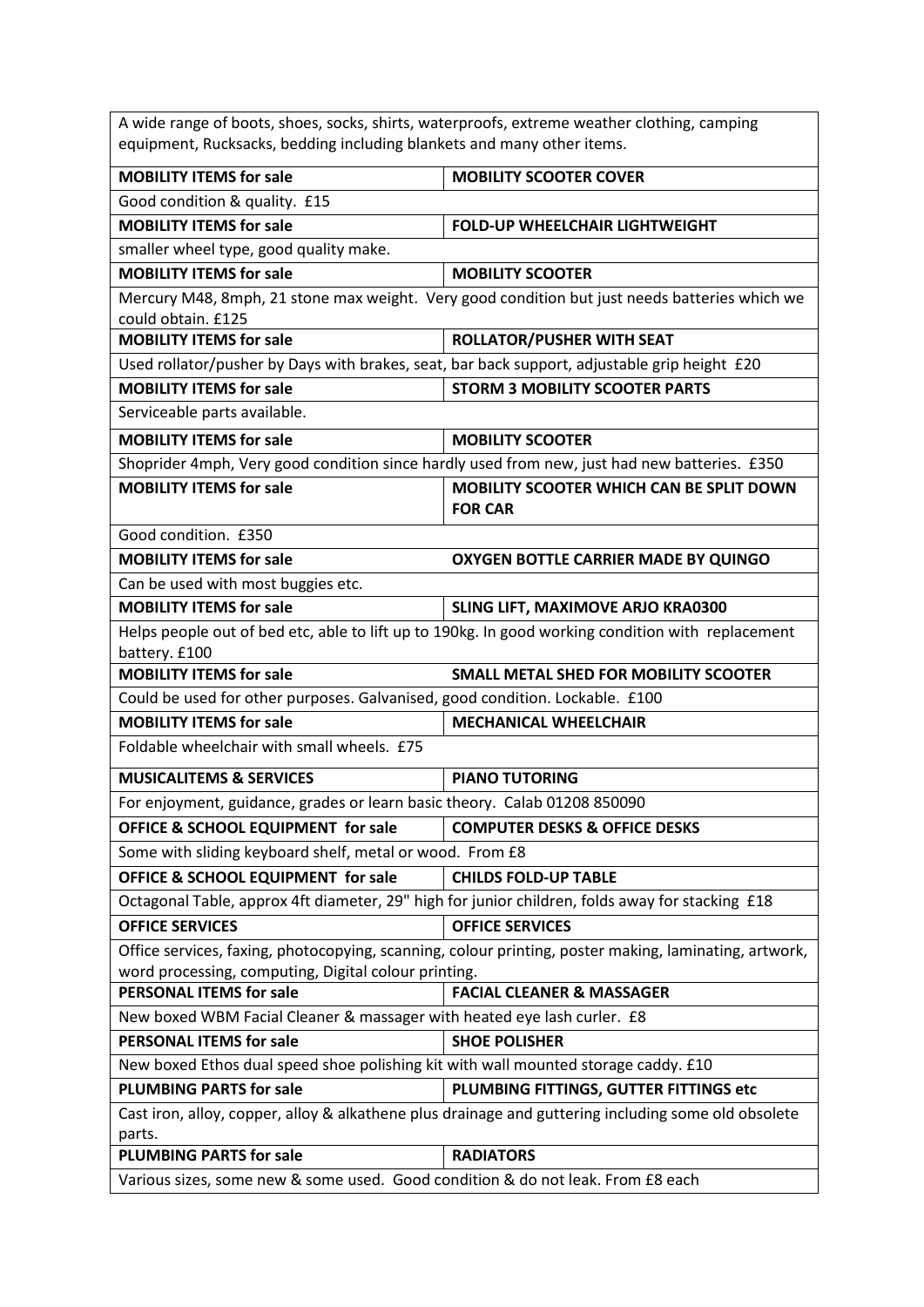| <b>PROPERTY for sale</b>                                                                                                                                                                 | <b>SMALL COTTAGE ST BREWARD</b>                                                                     |
|------------------------------------------------------------------------------------------------------------------------------------------------------------------------------------------|-----------------------------------------------------------------------------------------------------|
| 3 bedroom house, outbuildings, stables with approx 5 acres and common rights £850k                                                                                                       |                                                                                                     |
| <b>PROPERTY for sale</b>                                                                                                                                                                 | <b>SMALL HOLDING ST BREWARD</b>                                                                     |
| 2 bedroom house in good order.                                                                                                                                                           |                                                                                                     |
| <b>RECORDS for sale</b>                                                                                                                                                                  | RECORDS 45's, 78's                                                                                  |
| Wide range of musical tastes                                                                                                                                                             |                                                                                                     |
| <b>REFRIGERATION PARTS for sale</b>                                                                                                                                                      | ICE MAKER, WHIRLPOOL K20                                                                            |
| Many spares available.                                                                                                                                                                   |                                                                                                     |
| <b>SHEET MUSIC for sale</b>                                                                                                                                                              | RECORDS 45's, 78's                                                                                  |
| Wide range of musical tastes & humour                                                                                                                                                    |                                                                                                     |
| <b>SHIRTS for sale</b>                                                                                                                                                                   | <b>TEE SHIRTS</b>                                                                                   |
| XL one size, good quality, Blue or almond colours, plain, unprinted, or with inverted words reading<br>'If you can read this please put me back on my barstool', £1.50 each or 3 for £3. |                                                                                                     |
| <b>SHOP DISPLAY UNITS</b>                                                                                                                                                                | <b>CLOTHES RAIL</b>                                                                                 |
| Approximately 6ft long, adjustable in height, castors £35                                                                                                                                |                                                                                                     |
| <b>SMALL APPLIANCES for sale</b>                                                                                                                                                         | <b>JUICE EXTRACTOR</b>                                                                              |
| BIFINETT Mod KH450 for well ripened & peeled fruit & veg, gwo. £12                                                                                                                       |                                                                                                     |
| <b>STORAGE SYSTEMS for sale</b>                                                                                                                                                          | <b>BOXES FOR STORAGE</b>                                                                            |
| Pack, Vac n' Stack so you can shrink wrap clothing etc to save space and keep items dry. £20                                                                                             |                                                                                                     |
| <b>STORAGE SYSTEMS for sale</b>                                                                                                                                                          | <b>BOXES FOR STORAGE</b>                                                                            |
| Can be stacked or fixed to wall. Various sizes. Also require large bins or dustbins for storage of                                                                                       |                                                                                                     |
| scrap metal. Bins from £1 each                                                                                                                                                           |                                                                                                     |
|                                                                                                                                                                                          |                                                                                                     |
| <b>STORAGE SYSTEMS for sale</b>                                                                                                                                                          | STORAGE BOXES, EX POWER TOOL BOXES                                                                  |
| Can be used for tools, farm drug boxes etc. from £2 each                                                                                                                                 |                                                                                                     |
| <b>TELEVISION SERVICE TOOLS for sale</b>                                                                                                                                                 | <b>TV TUBE TESTER</b>                                                                               |
|                                                                                                                                                                                          | TV tube tester model V33 by Video Circuits Ltd. Although this item is not guaranteed to be working, |
| it was used up to a few years ago prior to storage. £20.                                                                                                                                 |                                                                                                     |
| <b>TELEVISIONS for sale</b>                                                                                                                                                              | TV'S FROM 12-20 INCHES                                                                              |
| mains TY, some old style require digibox but also 31" flatscreen, all in gwo from £10                                                                                                    |                                                                                                     |
| <b>TOOLS for sale</b>                                                                                                                                                                    | <b>AXIAL STAND, 6 TONNES</b>                                                                        |
| BRAND NEW AND STILL BOXED, Silverline, up to 3 year guarantee £35                                                                                                                        |                                                                                                     |
| <b>TOOLS for sale</b>                                                                                                                                                                    | PIPE BENDER, HEAVY DUTY                                                                             |
| Heavy duty pipe bender for bending galvanised pipe etc. £35                                                                                                                              |                                                                                                     |
| <b>TOOLS for sale</b>                                                                                                                                                                    | <b>SHARPNER FOR CHISELS ETC</b>                                                                     |
| APTC Dual Purpose Wet/Dry Grinder, Model APTCDPWS by Axminster Tools, gwo £110                                                                                                           |                                                                                                     |
| <b>TOOLS &amp; MACHINERY for sale</b>                                                                                                                                                    | <b>CHAINSAW, STIHL</b>                                                                              |
| Stihl chainsaw for sale, recently serviced with new 16" Stilh bar and chain. £150                                                                                                        |                                                                                                     |
| <b>TOOLS &amp; MACHINERY for sale</b>                                                                                                                                                    | <b>SACK TROLLEY, NEW OR USED</b>                                                                    |
|                                                                                                                                                                                          | Silverline Sack Truck, up to 250kg weight, pneumatic tyres, high back. New:£40 Used:£25             |
| <b>TOOLS &amp; MACHINERY for sale</b>                                                                                                                                                    | SPANNERS, COMBINATION, NEW                                                                          |
| 24mm incl £30                                                                                                                                                                            | New Silverline combination metric spanners, 18 piece Chromium Vanadium, Jaw & ring, 6-              |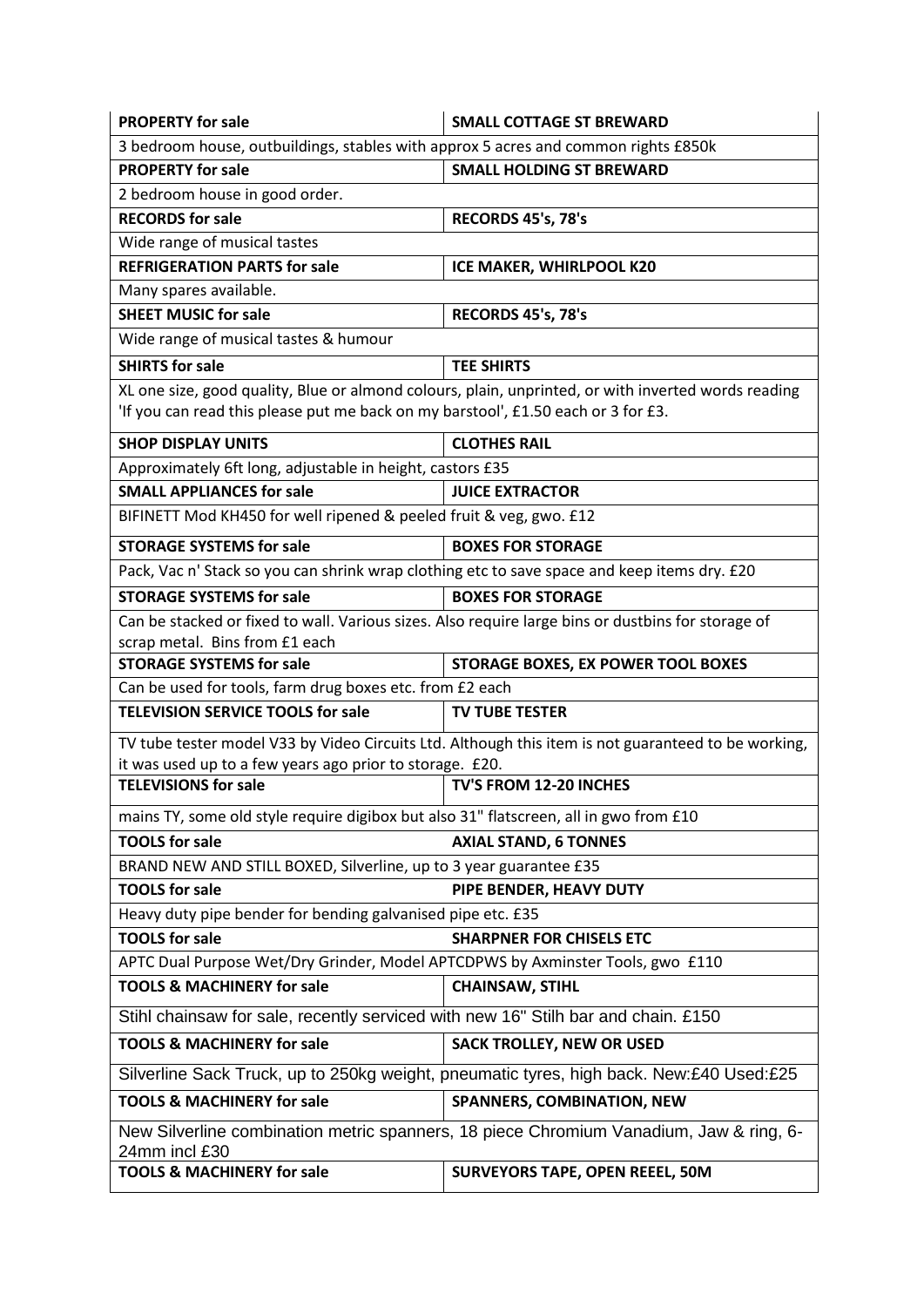| Little used Silverline Surveyors Tape, hook & claw end, metric & imperial graduations. £10        |                                                                  |  |
|---------------------------------------------------------------------------------------------------|------------------------------------------------------------------|--|
| <b>TOOLS &amp; MACHINERY for sale</b>                                                             | <b>TOOLS</b>                                                     |  |
| New & used tools for sale or hire, garden ornaments etc. Distributors for Triton, GMC,            |                                                                  |  |
| Silverline & Clarke Tools & Duratool.                                                             |                                                                  |  |
| <b>TOOLS &amp; MACHINERY SPARES &amp; PARTS for</b>                                               | <b>BELTS</b>                                                     |  |
| sale<br>Drive belts of all types & sizes available                                                |                                                                  |  |
| <b>TUMBLE DRYERS for sale</b>                                                                     | TUMBLE DRYER, COMPACT SIZE                                       |  |
| Creda, 6lb load, ideal for on worktop, just been serviced. £50                                    |                                                                  |  |
| <b>VACUUM CLEANERS for sale</b>                                                                   | <b>NUMATIC GEORGE, 3 IN 1 CARPET CLEANER</b>                     |  |
| Just been serviced. Will trade in.                                                                |                                                                  |  |
| <b>VACUUM CLEANERS for sale</b>                                                                   | VACUUM CLEANER, CYLINDER, BAGLESS                                |  |
| Goblin with hose & floor tool, lightweight, ideal for small flat or car. £12                      |                                                                  |  |
| <b>VACUUM CLEANER PARTS &amp; ACCESS's for</b>                                                    | <b>PAPER BAGS FOR VACUUM CLEANERS</b>                            |  |
| sale                                                                                              |                                                                  |  |
| Many different types in stock at St Breward for old & new models plus filters etc, will post.     |                                                                  |  |
| <b>VEHICLE PARTS &amp; ACCESS's for sale</b>                                                      | <b>AXLE STANDS, PAIR, 6 TONNE</b>                                |  |
| BRAND NEW AND STILL BOXED, Silverline, up to 3 year guarantee £35                                 |                                                                  |  |
| <b>VEHICLE PARTS for sale</b>                                                                     | WHEEL HUB FOR 205 75R16C TYRE                                    |  |
| In good condition. Has old tyre mounted on hub. £20 each.                                         |                                                                  |  |
| <b>WASHING MACHINES for sale</b>                                                                  | <b>WASHING MACHINE</b>                                           |  |
| Front loaders, Free Standing or Built-In from £100                                                |                                                                  |  |
| <b>WASHING MACHINE SPARES &amp; ACCESSORIES</b>                                                   | <b>WASHING MACHINEDOOR SEALS/BOOTS</b>                           |  |
| Hundreads of door seals/boots for new & old models in stock at Moorgoods                          |                                                                  |  |
| <b>WORKWEAR for sale</b>                                                                          | <b>BOILER SUITS/OVERALLS</b>                                     |  |
| Ex Military, Olive Green, Karki, Navy or desert from £12.                                         |                                                                  |  |
|                                                                                                   | Section 3: Items & Services Wanted. See above for items for sale |  |
| <b>ACCOMODATION wanted</b>                                                                        | <b>HOMES FOR RENT</b>                                            |  |
| Local Teaching Assistant / Teacher requires a peaceful caravan or cottage around St Breward area, |                                                                  |  |
| budget £400 to £450 pm                                                                            |                                                                  |  |
| Would also consider roomy house share with dark skies and wildlife                                |                                                                  |  |
| <b>AUDIO wanted</b>                                                                               | RADIOS, GRAMOPHONES, RADIOGRAMMES                                |  |
| Older valve radios, gramophones, radiogrammes wanted.                                             |                                                                  |  |
| <b>AUDIO wanted</b>                                                                               | <b>TAPE TO TAPE WANTED</b>                                       |  |
| Older Tape to Tape wanted more to play tapes than to record                                       |                                                                  |  |
| <b>BATHROOM FITTINGS wanted</b>                                                                   | <b>BATH WANTED</b>                                               |  |
| 1600mm long bath wanted, or shorter [max width 1000mm]                                            |                                                                  |  |
| <b>BATHROOM FITTINGS wanted</b>                                                                   | <b>BATH HANDLES WANTED</b>                                       |  |
| Bath handles wanted, stainless steel or chrome for Twyford bath with 7 inches hole centres.       |                                                                  |  |
| <b>BATHROOM FITTINGS wanted</b>                                                                   | <b>BATHROOM CABINET WITH MIRROR</b>                              |  |
| Bathroom cabinet with mirror wanted                                                               |                                                                  |  |
| <b>BATHROOM FITTINGS wanted</b>                                                                   | <b>BIDET, WHITE WANTED</b>                                       |  |
| Bidet, white wanted.                                                                              |                                                                  |  |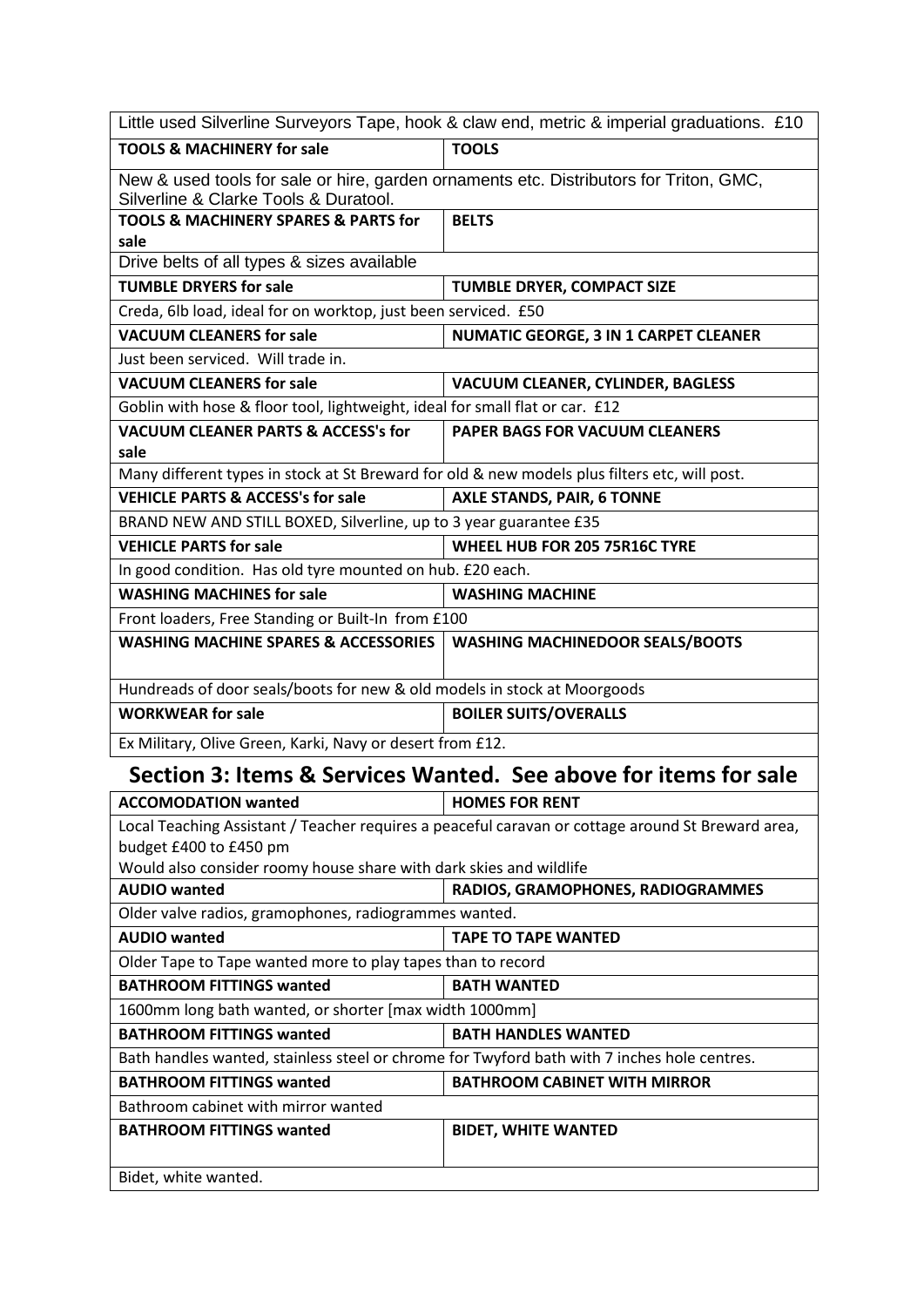| <b>BATHROOM FITTINGS wanted</b>                                       | <b>TOILET SEAT WANTED</b>                            |
|-----------------------------------------------------------------------|------------------------------------------------------|
| Toilet seat, white, required, nabis Oceanic Code: B08440 or B08439    |                                                      |
| <b>BATHROOM FITTINGS wanted</b>                                       | <b>CISTERN, BLUE</b>                                 |
|                                                                       |                                                      |
| Wanted                                                                |                                                      |
| <b>BATHROOM FITTINGS wanted</b>                                       | <b>CISTERN &amp; TOILET, YELLOW or BLUE</b>          |
| Wanted                                                                |                                                      |
| <b>BATHROOM FITTINGS wanted</b>                                       | <b>CISTERN &amp; TOILET, WHITE</b>                   |
| Older style wanted                                                    |                                                      |
| <b>BATHROOM FITTINGS wanted</b>                                       | <b>TOILET, PRIMROSE YELLOW</b>                       |
| Wanted but has to have outlet bending down                            |                                                      |
| <b>BATHROOM FITTINGS wanted</b>                                       | <b>TOILET, WILD SAGE {SAGE GREEN]</b>                |
| Wanted Toilet in Wild Sage [Sage Green]                               |                                                      |
| <b>BATHROOM FITTINGS wanted</b>                                       | <b>WASH BASIN LIGHT GREY</b>                         |
| Wash basin Light Grey 600mm wide ideally.                             |                                                      |
| <b>BATHROOM FITTINGS wanted</b>                                       | <b>CISTERN AVACARDO WANTED</b>                       |
| Cistern in Avacardo colour wanted with lid and side entry & overflow. |                                                      |
| <b>BUILDING MATERIALS wanted</b>                                      | <b>CELOTEX</b>                                       |
| Celotx of 80-100mm thickness required.                                |                                                      |
| <b>BUILDING MATERIALS wanted</b>                                      | <b>DOOR EXTERNAL, GLAZED</b>                         |
| Fully or mostly glazed with clear glass wanted.                       |                                                      |
| <b>BUILDING MATERIALS wanted</b>                                      | <b>DOOR EXTERNAL</b>                                 |
| Wanted for toilet block                                               |                                                      |
| <b>BUILDING MATERIALS wanted</b>                                      | <b>DOOR EXTERNAL</b>                                 |
| Wanted with full clear glass 68"x30"                                  |                                                      |
| <b>BUILDING MATERIALS wanted</b>                                      | LINTEL/RSJ                                           |
| Lntel/RSJ wanted approx 2.7m long                                     |                                                      |
| <b>BUILDING MATERIALS wanted</b>                                      | <b>WOOD OF ALL SIZES</b>                             |
| For DIY jobs                                                          |                                                      |
| <b>BUILDING MATERIALS wanted</b>                                      | <b>DOOR</b>                                          |
| Internal                                                              |                                                      |
| <b>BUILDING MATERIALS wanted</b>                                      | <b>DOORS &amp; WINDOWS</b>                           |
| Wood or PVC wanted                                                    |                                                      |
| <b>BUILDING MATERIALS wanted</b>                                      | <b>DOORS &amp; WINDOWS</b>                           |
| Window wanted, 5ft x 4ft                                              |                                                      |
| <b>BUILDING MATERIALS wanted</b>                                      | WINDOW, DOUBLE GLAZED, PVC, WHITE WANTED             |
| H:110 x W:80mm                                                        |                                                      |
| <b>BUILDING MATERIALS wanted</b>                                      | WINDOW/S, SINGLE/DOUBLE GLAZED, PVC,<br><b>WHITE</b> |
| $H:1800 \times W:1250$ mm wanted                                      |                                                      |
| <b>BUILDING MATERIALS wanted</b>                                      | WINDOW/S, SINGLE OR DOUBLE GLAZED                    |
| $W:600$ mm x H:1500mm wanted                                          |                                                      |
| <b>BUILDING MATERIALS wanted</b>                                      | DOOR EXTERNAL, W:920 x H:2070mm incl sill.           |
| Door wanted, upvc                                                     |                                                      |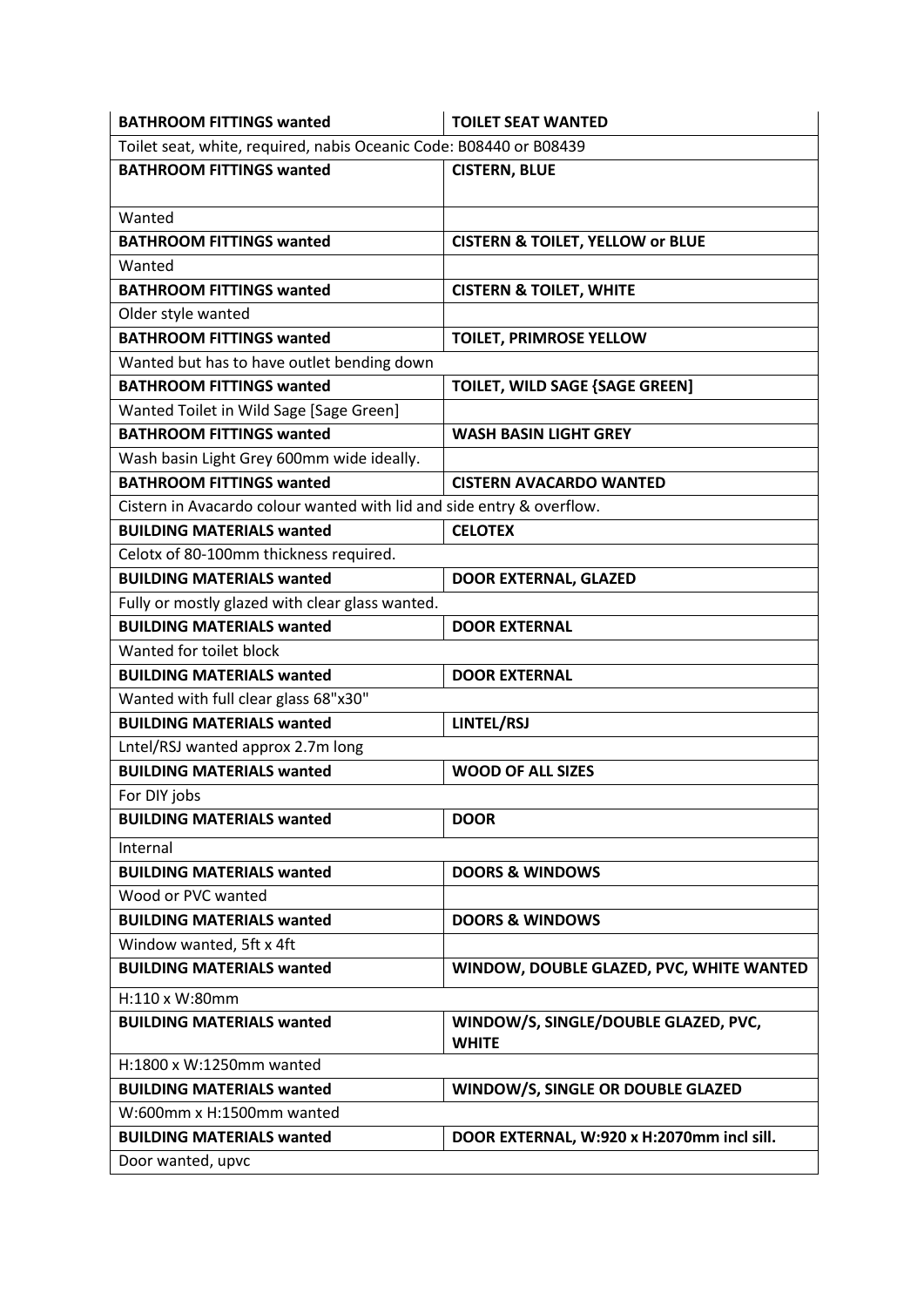| <b>BUILDING MATERIALS wanted</b>                                                                          | <b>DOOR EXTERNAL</b>                 |
|-----------------------------------------------------------------------------------------------------------|--------------------------------------|
| External wooden door wanted, 50% glazed with 9 panels if possible.                                        |                                      |
| <b>BUILDING MATERIALS wanted</b>                                                                          | <b>DOOR EXTERNAL</b>                 |
| Georgian door wanted, wood or upvc                                                                        |                                      |
| <b>BUILDING MATERIALS wanted</b>                                                                          | <b>DOOR EXTERNAL</b>                 |
| External door wanted, wood or upvc, ideally top half glazed and with frame, also require small<br>window. |                                      |
| <b>BUILDING MATERIALS wanted</b>                                                                          | <b>DOOR EXTERNAL FOR SHED</b>        |
| External door 1950 x 825mm with little glass wanted for shed                                              |                                      |
| <b>BUILDING MATERIALS wanted</b>                                                                          | <b>DOOR INTERNAL</b>                 |
| 4 Panel modern pine door                                                                                  |                                      |
| <b>BUILDING MATERIALS wanted</b>                                                                          | DOOR INTERNAL OR EXTERNAL, 33" x 69" |
| Door wanted, preferably multi glazed panels                                                               |                                      |
| <b>BUILDING MATERIALS wanted</b>                                                                          | DOOR, UPVC                           |
|                                                                                                           |                                      |
| <b>UPVC Door required</b>                                                                                 |                                      |
| <b>BUILDING MATERIALS wanted</b>                                                                          | DOORS, PAIR, FRENCH                  |
| Pair French Doors wanted, preferably with 4 glass panels                                                  |                                      |
| <b>BUILDING MATERIALS wanted</b>                                                                          | DOORS, PAIR, FRENCH                  |
| Pair French Doors wanted, UPVC                                                                            |                                      |
| <b>BUILDING MATERIALS wanted</b>                                                                          | <b>FLOORING, VINYL</b>               |
| Roll of Vinyl                                                                                             |                                      |
| <b>BUILDING MATERIALS wanted</b>                                                                          | <b>INSULATION SHEETS</b>             |
| Polystyrene or similar wanted to line roof                                                                |                                      |
| <b>BUILDING MATERIALS wanted</b>                                                                          | <b>TILES</b>                         |
| Wall tiles wanted, approx 100 x 100cms, light green.                                                      |                                      |
| <b>BUILDING MATERIALS wanted</b>                                                                          | <b>WINDOWS</b>                       |
| All types of PVC or wooden windows required for log cabin.                                                |                                      |
| <b>BUILDING MATERIALS wanted</b>                                                                          | <b>WINDOWS</b>                       |
| Wooden windows with openings, with or without glass.                                                      |                                      |
| <b>BUILDING MATERIALS wanted</b>                                                                          | <b>WINDOWS</b>                       |
| UPVC Windows wanted, approx 900 x 900mm, brown                                                            |                                      |
| <b>BUILDING MATERIALS wanted</b>                                                                          | <b>WINDOWS</b>                       |
| UPVC Windows wanted, approx 1200 x 900mm, white ideally.                                                  |                                      |
| <b>BUILDING MATERIALS wanted</b>                                                                          | <b>WINDOWS</b>                       |
| Windows wanted, wooden, approx 18" wide x 3ft high.                                                       |                                      |
| <b>BUILDING MATERIALS wanted</b>                                                                          | <b>WINDOWS</b>                       |
| Windows wanted, wooden, approx 1050 wide x 750-900mm high.                                                |                                      |
| <b>BUILDING MATERIALS wanted</b>                                                                          | <b>WINDOWS</b>                       |
| Wooden or pvc window wanted, approx 18" x 18", also door.                                                 |                                      |
| <b>BUILDING MATERIALS wanted</b>                                                                          | <b>WINDOWS</b>                       |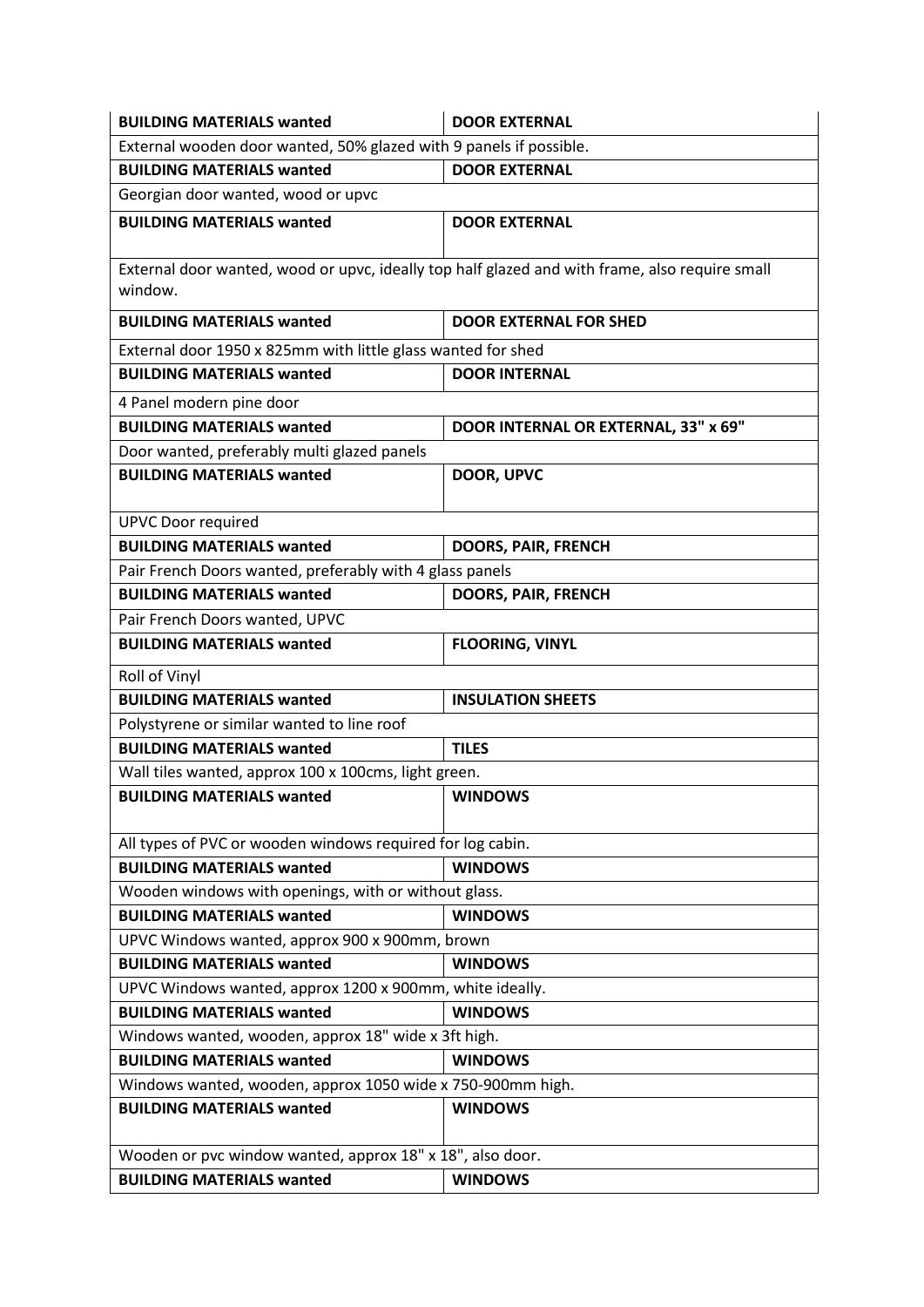| Wood box sash windows wanted, approx 4th x 3ft                                |                                                                                                   |  |
|-------------------------------------------------------------------------------|---------------------------------------------------------------------------------------------------|--|
| <b>BUILDING MATERIALS wanted</b>                                              | <b>WIRE FENCING PANELS OR WIRE CAGES</b>                                                          |  |
| Wire fence panels or wire cages wanted to build gas bottle cage.              |                                                                                                   |  |
| <b>BUILDING MATERIALS wanted</b>                                              | <b>WOOD, GARDEN ORNAMENTS</b>                                                                     |  |
| 6" x 2" or 4" x 2" wanted of lengths 10ft [11off], 16ft [4off] & 13ft [6off]. |                                                                                                   |  |
| <b>BUILDING MATERIALS wanted</b>                                              | <b>WOOD, GARDEN ORNAMENTS</b>                                                                     |  |
|                                                                               | All types of wood particularly Pitch Pine for marine use, old outdoor ornaments and ornate items. |  |
| <b>BUILDING MATERIALS wanted</b>                                              | <b>WORKTOP, GREY</b>                                                                              |  |
| Formica worktop wanted 6ft long.                                              |                                                                                                   |  |
| <b>CARERS</b>                                                                 | <b>CARER FOR ELDERLY PERSON, WANTED</b>                                                           |  |
| Dual fuel or all electric range wanted, 90cms wide                            |                                                                                                   |  |
| <b>COOKERS, ELECTRIC wanted</b>                                               | <b>COOKER, RANGE TYPE, WANTED</b>                                                                 |  |
| Dual fuel or all electric range wanted, 90cms wide                            |                                                                                                   |  |
| <b>COOKERS, ELECTRIC wanted</b>                                               | <b>COOKER, ELECTRIC, WANTED</b>                                                                   |  |
| Replacement for the Marquis type of cooker 55cms wide with controls on back.  |                                                                                                   |  |
| <b>COOKERS, ELECTRIC, wanted</b>                                              | <b>COOKER, ELECTRIC</b>                                                                           |  |
| Used electric cooker wanted                                                   |                                                                                                   |  |
| <b>COOKER &amp; OVEN PARTS wanted</b>                                         | <b>COOKER, ELECTRIC, WANTED</b>                                                                   |  |
| Ceramic slot-in cooker wanted, stainless steel or coloured but not white.     |                                                                                                   |  |
| <b>COOKER &amp; OVEN PARTS wanted</b>                                         | <b>CANNON COOKER 10575G MK3 PARTS</b>                                                             |  |
| Parts required particularly the top oven door/outer glass.                    |                                                                                                   |  |
| <b>COOKER &amp; OVEN PARTS wanted</b>                                         | <b>CANNON CHICHESTER COOKER 10575G PARTS</b>                                                      |  |
| Main oven door.                                                               |                                                                                                   |  |
| <b>COOKER &amp; OVEN PARTS wanted</b>                                         | NEFF OVEN HBN462AGB/01                                                                            |  |
| Timer wanted Diehl 13155 071A                                                 |                                                                                                   |  |
| <b>COOKER &amp; OVEN PARTS wanted</b>                                         | BELLING PLATIUM DB2 GAS BURNER WANTED                                                             |  |
| TOP oven mains gas burner p/no: 082612534 wanted                              |                                                                                                   |  |
| <b>COOKER &amp; OVEN PARTS wanted</b>                                         | BELLING FORUM HOB ELEMENT, DUAL, WANTED                                                           |  |
| Dual hob element wanted for Belling Forum cooker                              |                                                                                                   |  |
| <b>COOKER &amp; OVEN PARTS wanted</b>                                         | <b>CANNON CHICHESTER COOKER 10575G PARTS</b>                                                      |  |
| Main oven shelves                                                             |                                                                                                   |  |
| <b>COMMERCIAL APPLIANCES wanted</b>                                           | <b>REFRIGERATION, MICROWAVE, DRAINER</b>                                                          |  |
| Tall Commercial Fridge & Freezer, Long drainer, microwave etc wanted          |                                                                                                   |  |
| <b>DISHWASHER PARTS wanted</b>                                                | AEG CLAMP KIT P/No: 4071309415 wanted                                                             |  |
| Clip for lower basket to hold plate rack for AEG F6083W PNC 91123257900       |                                                                                                   |  |
| <b>DISHWASHER PARTS wanted</b>                                                | <b>CIRCULATION PUMP P/No:C00303672</b>                                                            |  |
| Main pump for INDESIT IDF125 required                                         |                                                                                                   |  |
| <b>DISHWASHER PARTS wanted</b>                                                | <b>TIMER/PROGRAMMER</b>                                                                           |  |
| SELCOM GROUP EPG60614 Typ: PB 9000727477 AI.2.1                               |                                                                                                   |  |
| <b>FLOORING wanted</b>                                                        | <b>CARPET</b>                                                                                     |  |
| 9ft x 8ft carpet wanted                                                       |                                                                                                   |  |
| <b>FRIDGE wanted</b>                                                          | FRIDGE 3 way, wanted                                                                              |  |
| 3 way fridge wanted for motor caravan.                                        |                                                                                                   |  |
| <b>FREEZERS</b> wanted                                                        | FREEZER, UPRIGHT,                                                                                 |  |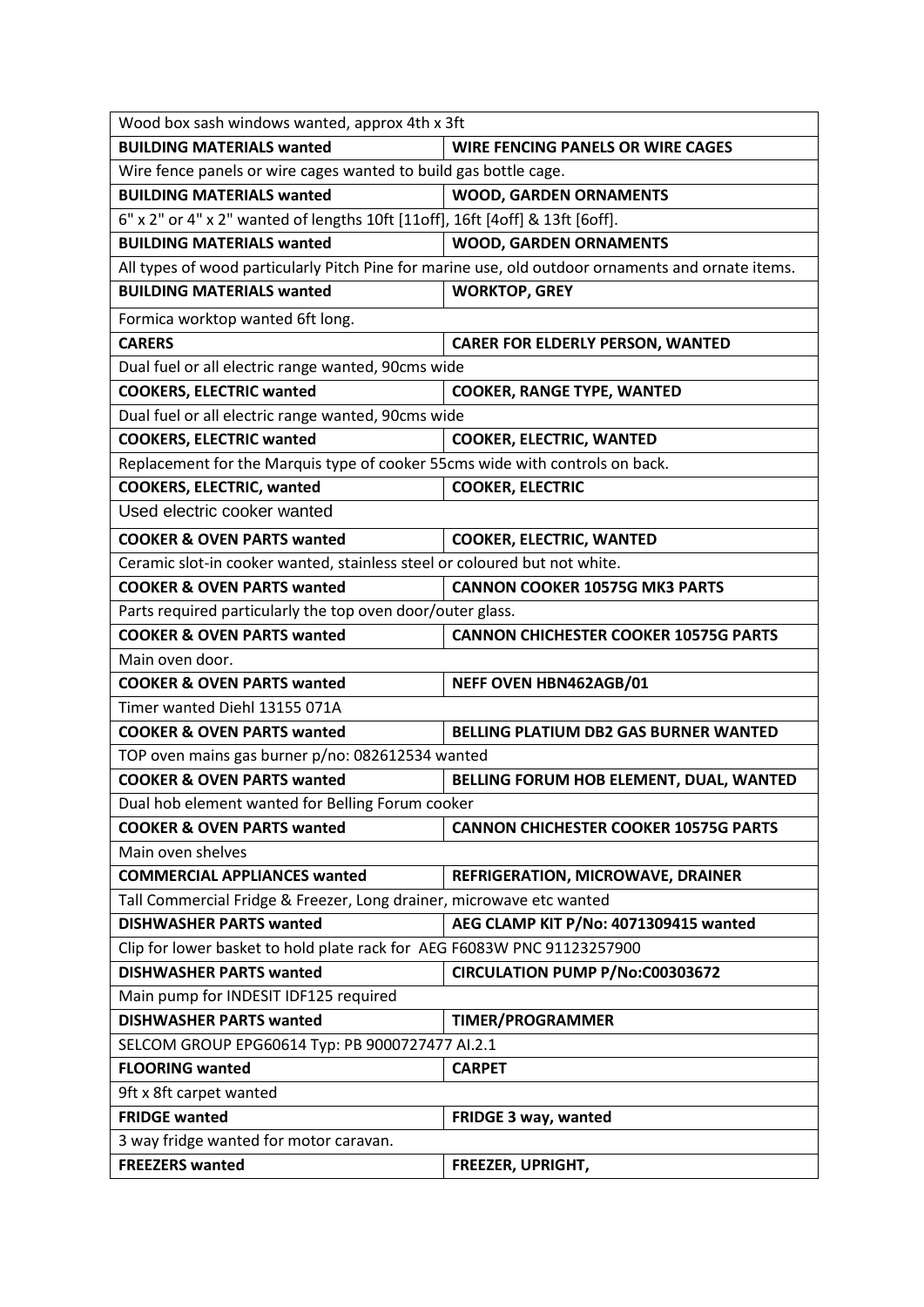| <b>GAS PRODUCTS wanted</b><br><b>GAS BOTTLE</b><br>Large empty gas bottle approx 47kg wanted, any make.<br><b>GAS PRODUCTS wanted</b><br><b>GAS BOTTLE</b><br>Large empty gas bottle approx 19kg wanted, any make.<br><b>HEATERS [ELECTRIC] wanted</b><br>HEATER, ELECTRIC, OLD STYLES WANTED<br>Old styles electric fire to suit old fireplace.<br><b>HEATERS [ELECTRIC] wanted</b><br><b>STORAGE HEATER BRICKS</b><br>Bricks from storage heaters wanted<br><b>HEATERS [ELECTRIC] wanted</b><br><b>STORAGE HEATER</b><br>Storage heater 3.4kw wanted<br><b>HEATERS [OIL] wanted</b><br>HEATER, ELECTRIC, OIL FILLED<br>Long and narrow oil filled radiator wanted.<br>HI FI, RECORD PLAYERS, SPEAKERS etc wtd<br><b>RAURK TALLISMAN SPEAKER</b><br>Raurk Tallisman Mk1 Driver wanted<br><b>HOBBIES &amp; COLLECTING ITEMS wanted</b><br><b>KNITTING MACHINE</b><br>Knitting machine wanted<br><b>HOBBIES &amp; COLLECTING ITEMS wanted</b><br><b>POSTCARDS</b><br>All types of Postcards required.<br><b>HOUSE CLEARANCES</b><br><b>HOUSES CLEARED</b><br>Contents of houses cleared, particularly electrical and furniture.<br><b>LIGHTING wanted</b><br><b>BULBS, LAMPS &amp; STRIPLIGHTS</b><br>20 volt, 3 watts bulb wanted with 'torch' size screw fitting.<br><b>MARINE ITEMS wanted</b><br><b>OUTBOARD MOTOR</b><br>Outboard motor required.<br><b>MILITARY SURPLUS wanted</b><br><b>BRITISH ARMY MILITARY SURPLUS COLLECTOR</b><br>British Army military surplus from the 1980's required by collector together with trial and<br>prototype nature.<br><b>MILITARY SURPLUS wanted</b><br><b>CAMO NETTING</b><br>Camo netting required<br><b>MILITARY SURPLUS wanted</b><br><b>AMMUNITION BOXES</b> |  |  |
|--------------------------------------------------------------------------------------------------------------------------------------------------------------------------------------------------------------------------------------------------------------------------------------------------------------------------------------------------------------------------------------------------------------------------------------------------------------------------------------------------------------------------------------------------------------------------------------------------------------------------------------------------------------------------------------------------------------------------------------------------------------------------------------------------------------------------------------------------------------------------------------------------------------------------------------------------------------------------------------------------------------------------------------------------------------------------------------------------------------------------------------------------------------------------------------------------------------------------------------------------------------------------------------------------------------------------------------------------------------------------------------------------------------------------------------------------------------------------------------------------------------------------------------------------------------------------------------------------------------------------------------------------------------------------------------------------------------|--|--|
|                                                                                                                                                                                                                                                                                                                                                                                                                                                                                                                                                                                                                                                                                                                                                                                                                                                                                                                                                                                                                                                                                                                                                                                                                                                                                                                                                                                                                                                                                                                                                                                                                                                                                                              |  |  |
|                                                                                                                                                                                                                                                                                                                                                                                                                                                                                                                                                                                                                                                                                                                                                                                                                                                                                                                                                                                                                                                                                                                                                                                                                                                                                                                                                                                                                                                                                                                                                                                                                                                                                                              |  |  |
|                                                                                                                                                                                                                                                                                                                                                                                                                                                                                                                                                                                                                                                                                                                                                                                                                                                                                                                                                                                                                                                                                                                                                                                                                                                                                                                                                                                                                                                                                                                                                                                                                                                                                                              |  |  |
|                                                                                                                                                                                                                                                                                                                                                                                                                                                                                                                                                                                                                                                                                                                                                                                                                                                                                                                                                                                                                                                                                                                                                                                                                                                                                                                                                                                                                                                                                                                                                                                                                                                                                                              |  |  |
|                                                                                                                                                                                                                                                                                                                                                                                                                                                                                                                                                                                                                                                                                                                                                                                                                                                                                                                                                                                                                                                                                                                                                                                                                                                                                                                                                                                                                                                                                                                                                                                                                                                                                                              |  |  |
|                                                                                                                                                                                                                                                                                                                                                                                                                                                                                                                                                                                                                                                                                                                                                                                                                                                                                                                                                                                                                                                                                                                                                                                                                                                                                                                                                                                                                                                                                                                                                                                                                                                                                                              |  |  |
|                                                                                                                                                                                                                                                                                                                                                                                                                                                                                                                                                                                                                                                                                                                                                                                                                                                                                                                                                                                                                                                                                                                                                                                                                                                                                                                                                                                                                                                                                                                                                                                                                                                                                                              |  |  |
|                                                                                                                                                                                                                                                                                                                                                                                                                                                                                                                                                                                                                                                                                                                                                                                                                                                                                                                                                                                                                                                                                                                                                                                                                                                                                                                                                                                                                                                                                                                                                                                                                                                                                                              |  |  |
|                                                                                                                                                                                                                                                                                                                                                                                                                                                                                                                                                                                                                                                                                                                                                                                                                                                                                                                                                                                                                                                                                                                                                                                                                                                                                                                                                                                                                                                                                                                                                                                                                                                                                                              |  |  |
|                                                                                                                                                                                                                                                                                                                                                                                                                                                                                                                                                                                                                                                                                                                                                                                                                                                                                                                                                                                                                                                                                                                                                                                                                                                                                                                                                                                                                                                                                                                                                                                                                                                                                                              |  |  |
|                                                                                                                                                                                                                                                                                                                                                                                                                                                                                                                                                                                                                                                                                                                                                                                                                                                                                                                                                                                                                                                                                                                                                                                                                                                                                                                                                                                                                                                                                                                                                                                                                                                                                                              |  |  |
|                                                                                                                                                                                                                                                                                                                                                                                                                                                                                                                                                                                                                                                                                                                                                                                                                                                                                                                                                                                                                                                                                                                                                                                                                                                                                                                                                                                                                                                                                                                                                                                                                                                                                                              |  |  |
|                                                                                                                                                                                                                                                                                                                                                                                                                                                                                                                                                                                                                                                                                                                                                                                                                                                                                                                                                                                                                                                                                                                                                                                                                                                                                                                                                                                                                                                                                                                                                                                                                                                                                                              |  |  |
|                                                                                                                                                                                                                                                                                                                                                                                                                                                                                                                                                                                                                                                                                                                                                                                                                                                                                                                                                                                                                                                                                                                                                                                                                                                                                                                                                                                                                                                                                                                                                                                                                                                                                                              |  |  |
|                                                                                                                                                                                                                                                                                                                                                                                                                                                                                                                                                                                                                                                                                                                                                                                                                                                                                                                                                                                                                                                                                                                                                                                                                                                                                                                                                                                                                                                                                                                                                                                                                                                                                                              |  |  |
|                                                                                                                                                                                                                                                                                                                                                                                                                                                                                                                                                                                                                                                                                                                                                                                                                                                                                                                                                                                                                                                                                                                                                                                                                                                                                                                                                                                                                                                                                                                                                                                                                                                                                                              |  |  |
|                                                                                                                                                                                                                                                                                                                                                                                                                                                                                                                                                                                                                                                                                                                                                                                                                                                                                                                                                                                                                                                                                                                                                                                                                                                                                                                                                                                                                                                                                                                                                                                                                                                                                                              |  |  |
|                                                                                                                                                                                                                                                                                                                                                                                                                                                                                                                                                                                                                                                                                                                                                                                                                                                                                                                                                                                                                                                                                                                                                                                                                                                                                                                                                                                                                                                                                                                                                                                                                                                                                                              |  |  |
|                                                                                                                                                                                                                                                                                                                                                                                                                                                                                                                                                                                                                                                                                                                                                                                                                                                                                                                                                                                                                                                                                                                                                                                                                                                                                                                                                                                                                                                                                                                                                                                                                                                                                                              |  |  |
|                                                                                                                                                                                                                                                                                                                                                                                                                                                                                                                                                                                                                                                                                                                                                                                                                                                                                                                                                                                                                                                                                                                                                                                                                                                                                                                                                                                                                                                                                                                                                                                                                                                                                                              |  |  |
|                                                                                                                                                                                                                                                                                                                                                                                                                                                                                                                                                                                                                                                                                                                                                                                                                                                                                                                                                                                                                                                                                                                                                                                                                                                                                                                                                                                                                                                                                                                                                                                                                                                                                                              |  |  |
|                                                                                                                                                                                                                                                                                                                                                                                                                                                                                                                                                                                                                                                                                                                                                                                                                                                                                                                                                                                                                                                                                                                                                                                                                                                                                                                                                                                                                                                                                                                                                                                                                                                                                                              |  |  |
|                                                                                                                                                                                                                                                                                                                                                                                                                                                                                                                                                                                                                                                                                                                                                                                                                                                                                                                                                                                                                                                                                                                                                                                                                                                                                                                                                                                                                                                                                                                                                                                                                                                                                                              |  |  |
|                                                                                                                                                                                                                                                                                                                                                                                                                                                                                                                                                                                                                                                                                                                                                                                                                                                                                                                                                                                                                                                                                                                                                                                                                                                                                                                                                                                                                                                                                                                                                                                                                                                                                                              |  |  |
|                                                                                                                                                                                                                                                                                                                                                                                                                                                                                                                                                                                                                                                                                                                                                                                                                                                                                                                                                                                                                                                                                                                                                                                                                                                                                                                                                                                                                                                                                                                                                                                                                                                                                                              |  |  |
|                                                                                                                                                                                                                                                                                                                                                                                                                                                                                                                                                                                                                                                                                                                                                                                                                                                                                                                                                                                                                                                                                                                                                                                                                                                                                                                                                                                                                                                                                                                                                                                                                                                                                                              |  |  |
|                                                                                                                                                                                                                                                                                                                                                                                                                                                                                                                                                                                                                                                                                                                                                                                                                                                                                                                                                                                                                                                                                                                                                                                                                                                                                                                                                                                                                                                                                                                                                                                                                                                                                                              |  |  |
|                                                                                                                                                                                                                                                                                                                                                                                                                                                                                                                                                                                                                                                                                                                                                                                                                                                                                                                                                                                                                                                                                                                                                                                                                                                                                                                                                                                                                                                                                                                                                                                                                                                                                                              |  |  |
|                                                                                                                                                                                                                                                                                                                                                                                                                                                                                                                                                                                                                                                                                                                                                                                                                                                                                                                                                                                                                                                                                                                                                                                                                                                                                                                                                                                                                                                                                                                                                                                                                                                                                                              |  |  |
|                                                                                                                                                                                                                                                                                                                                                                                                                                                                                                                                                                                                                                                                                                                                                                                                                                                                                                                                                                                                                                                                                                                                                                                                                                                                                                                                                                                                                                                                                                                                                                                                                                                                                                              |  |  |
| Ammo boxes required                                                                                                                                                                                                                                                                                                                                                                                                                                                                                                                                                                                                                                                                                                                                                                                                                                                                                                                                                                                                                                                                                                                                                                                                                                                                                                                                                                                                                                                                                                                                                                                                                                                                                          |  |  |
| <b>MILITARY SURPLUS wanted</b><br><b>BOOTS</b>                                                                                                                                                                                                                                                                                                                                                                                                                                                                                                                                                                                                                                                                                                                                                                                                                                                                                                                                                                                                                                                                                                                                                                                                                                                                                                                                                                                                                                                                                                                                                                                                                                                               |  |  |
| Boots size 9 wanted, preferably Gortex                                                                                                                                                                                                                                                                                                                                                                                                                                                                                                                                                                                                                                                                                                                                                                                                                                                                                                                                                                                                                                                                                                                                                                                                                                                                                                                                                                                                                                                                                                                                                                                                                                                                       |  |  |
| <b>MOBILITY ITEMS wanted</b><br><b>INCLINE LIFT</b>                                                                                                                                                                                                                                                                                                                                                                                                                                                                                                                                                                                                                                                                                                                                                                                                                                                                                                                                                                                                                                                                                                                                                                                                                                                                                                                                                                                                                                                                                                                                                                                                                                                          |  |  |
| Incline lift required for slope.                                                                                                                                                                                                                                                                                                                                                                                                                                                                                                                                                                                                                                                                                                                                                                                                                                                                                                                                                                                                                                                                                                                                                                                                                                                                                                                                                                                                                                                                                                                                                                                                                                                                             |  |  |
| <b>MOBILITY ITEMS wanted</b><br><b>MOBILITY SCOOTER</b>                                                                                                                                                                                                                                                                                                                                                                                                                                                                                                                                                                                                                                                                                                                                                                                                                                                                                                                                                                                                                                                                                                                                                                                                                                                                                                                                                                                                                                                                                                                                                                                                                                                      |  |  |
| Mobility Scooter wanted that can be folded down to fit in a car.                                                                                                                                                                                                                                                                                                                                                                                                                                                                                                                                                                                                                                                                                                                                                                                                                                                                                                                                                                                                                                                                                                                                                                                                                                                                                                                                                                                                                                                                                                                                                                                                                                             |  |  |
| <b>MOBILITY ITEMS wanted</b><br><b>MOBILITY SCOOTER</b>                                                                                                                                                                                                                                                                                                                                                                                                                                                                                                                                                                                                                                                                                                                                                                                                                                                                                                                                                                                                                                                                                                                                                                                                                                                                                                                                                                                                                                                                                                                                                                                                                                                      |  |  |
| Mobility Scooter wanted that can be used on a farm [with large wheels]                                                                                                                                                                                                                                                                                                                                                                                                                                                                                                                                                                                                                                                                                                                                                                                                                                                                                                                                                                                                                                                                                                                                                                                                                                                                                                                                                                                                                                                                                                                                                                                                                                       |  |  |
| <b>MOBILITY SCOOTER GOGO TYPE</b><br><b>MOBILITY ITEMS wanted</b>                                                                                                                                                                                                                                                                                                                                                                                                                                                                                                                                                                                                                                                                                                                                                                                                                                                                                                                                                                                                                                                                                                                                                                                                                                                                                                                                                                                                                                                                                                                                                                                                                                            |  |  |
| GOGO type Mobility Scooter 4 wheeler wanted                                                                                                                                                                                                                                                                                                                                                                                                                                                                                                                                                                                                                                                                                                                                                                                                                                                                                                                                                                                                                                                                                                                                                                                                                                                                                                                                                                                                                                                                                                                                                                                                                                                                  |  |  |
| <b>MOBILITY ITEMS wanted</b><br><b>MOBILITY SCOOTER GOGO TYPE</b>                                                                                                                                                                                                                                                                                                                                                                                                                                                                                                                                                                                                                                                                                                                                                                                                                                                                                                                                                                                                                                                                                                                                                                                                                                                                                                                                                                                                                                                                                                                                                                                                                                            |  |  |
| GOGO type Mobility Scooter 4 wheeler wanted                                                                                                                                                                                                                                                                                                                                                                                                                                                                                                                                                                                                                                                                                                                                                                                                                                                                                                                                                                                                                                                                                                                                                                                                                                                                                                                                                                                                                                                                                                                                                                                                                                                                  |  |  |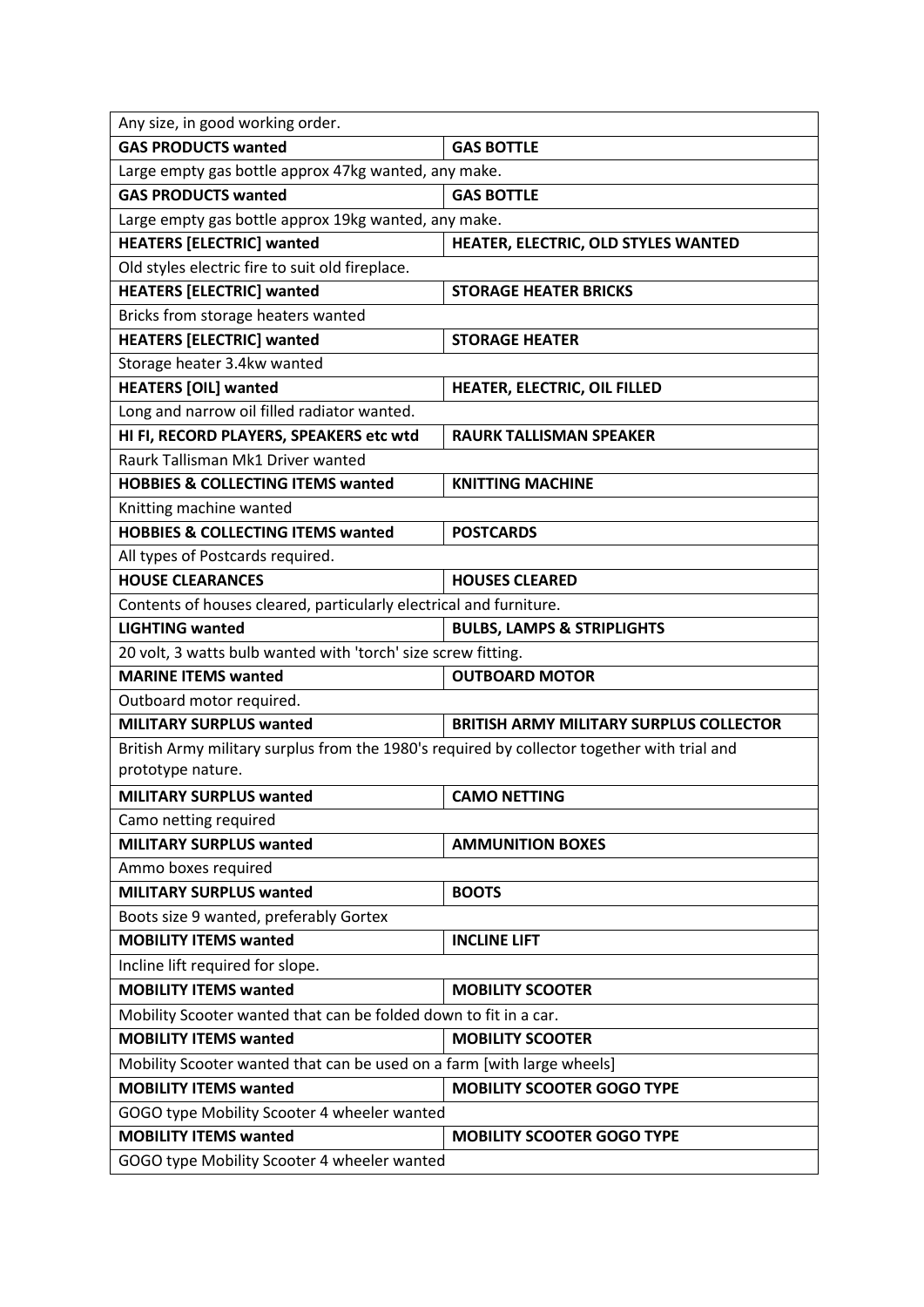| <b>MOBILITY ITEMS wanted</b>                                                                                                     | <b>MOBILITY SCOOTER</b>                                            |  |
|----------------------------------------------------------------------------------------------------------------------------------|--------------------------------------------------------------------|--|
| Mercury 48 8mph Mobility Scooter wanted.                                                                                         |                                                                    |  |
| <b>MOBILITY ITEMS wanted</b>                                                                                                     | <b>MOBILITY SCOOTER TYRES</b>                                      |  |
| Front tyres 2.80/2.50-4 Rear tyres 3.00-4 wanted for Sterling Sapphire 2 mobility scooter                                        |                                                                    |  |
| <b>MOBILITY ITEMS wanted</b>                                                                                                     | <b>RAMPS FOR MOBILITY SCOOTER</b>                                  |  |
| Ramps required for loading scooter into car.                                                                                     |                                                                    |  |
| <b>MOBILITY ITEMS wanted</b>                                                                                                     | <b>ELECTRIC WHEELCHAIR</b>                                         |  |
| Electric wheelchair wanted that can be loaded in to a car.                                                                       |                                                                    |  |
| <b>MOBILITY ITEMS wanted</b>                                                                                                     | <b>ELECTRIC WHEELCHAIR</b>                                         |  |
| Electric wheelchair wanted that can be used as a childs buggy.                                                                   |                                                                    |  |
| <b>MOBILITY ITEMS wanted</b>                                                                                                     | <b>GOGO MOBILITY SCOOTER PARTS</b>                                 |  |
| GoGo barrel stater motor with wiring wanted.                                                                                     |                                                                    |  |
| <b>MOBILITY ITEMS wanted</b>                                                                                                     | <b>QUINGO MOBILITY SCOOTER PARTS</b>                               |  |
| Quingo battery leads & front framework wanted. Also Mini Crosser parts wanted. [Have a Laudlex<br>scooter Gazelle 450 available] |                                                                    |  |
| <b>MOBILITY ITEMS wanted</b>                                                                                                     | <b>RAMPS</b>                                                       |  |
| Ramp required for mobility scooter, foldup type.                                                                                 |                                                                    |  |
| <b>MOBILITY ITEMS wanted</b>                                                                                                     | <b>STAIRLIFT PARTS &amp; SYSTEM</b>                                |  |
| Stairlift lift required, raising funds for Heli Aid helicopter charity.                                                          |                                                                    |  |
| <b>MOTOR VEHICLES wanted</b>                                                                                                     | <b>CAR WANTED TO LOAD WHEELCHAIR OR</b><br><b>MOBILITY SCOOTER</b> |  |
| Car with ramp required, any condition.                                                                                           |                                                                    |  |
| <b>PACKING MATERIALS &amp; BOXES wanted</b>                                                                                      | <b>PACKING MATERIAL &amp; BOXES</b>                                |  |
| Packing & Boxes required, particularly large boxes.                                                                              |                                                                    |  |
| <b>PROPERTY wanted</b>                                                                                                           | <b>COTTAGE LOSTWITHIEL</b>                                         |  |
| Small cottage in Lostwithiel wanted                                                                                              |                                                                    |  |
| <b>PROPERTY wanted</b>                                                                                                           | <b>COTTAGE ST BREWARD</b>                                          |  |
| Small cottage/house in St Breward wanted                                                                                         |                                                                    |  |
| <b>PROPERTY wanted</b>                                                                                                           | <b>SMALL HOLDING LOSTWITHIEL</b>                                   |  |
| House, outbuildings with land wanted                                                                                             |                                                                    |  |
| <b>RECORDS</b> wanted                                                                                                            | RECORDS, 33,45,78RPM & LP's                                        |  |
| Records wanted, collectables                                                                                                     |                                                                    |  |
| <b>SHOP CONTENTS wanted</b>                                                                                                      | <b>SHOPS CLEARED</b>                                               |  |
| Contents of shops cleared, particularly electrical shops.                                                                        |                                                                    |  |
| <b>SMALL APPLIANCES PARTS wanted</b>                                                                                             | <b>KETTLE ELECTRIC</b>                                             |  |
| Russell Hobbs K2 Kettle switch                                                                                                   |                                                                    |  |
| <b>SMALL APPLIANCES PARTS wanted</b>                                                                                             | <b>TEASMADE</b>                                                    |  |
| Goblin Teasmade model 855 Clock motor wanted                                                                                     |                                                                    |  |
| <b>SMALL APPLIANCES PARTS wanted</b>                                                                                             | <b>TEASMADE</b>                                                    |  |
| Goblin Teasmade model 860 kettle element wanted                                                                                  |                                                                    |  |
| <b>TOOLS wanted</b>                                                                                                              | <b>BLACK &amp; DECKER</b>                                          |  |
| Black & Decker KR600CRE wanted for the armature                                                                                  |                                                                    |  |
| <b>TOOLS wanted</b>                                                                                                              | <b>SPANNERS WANTED</b>                                             |  |
| <b>Combination Rachet Spanners 19 piece</b>                                                                                      |                                                                    |  |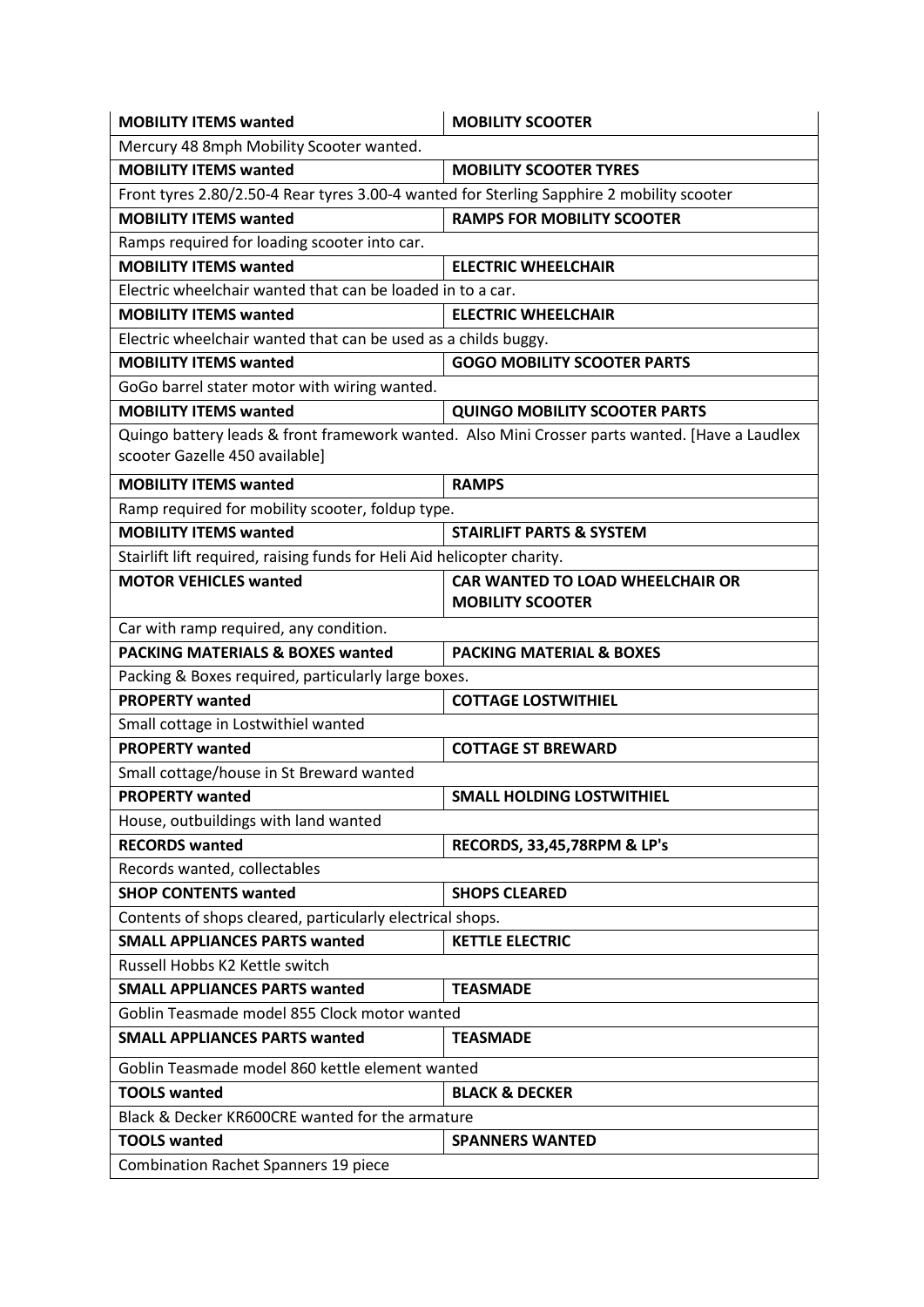| <b>TYPEWRITER wanted</b>                                                                                                                      | <b>PORTABLE TYPEWRITER</b>       |  |
|-----------------------------------------------------------------------------------------------------------------------------------------------|----------------------------------|--|
| Portable Typewriter wanted                                                                                                                    |                                  |  |
| <b>VACUUM CLEANER PARTS wanted</b>                                                                                                            | <b>DYSON DC41</b>                |  |
| DC41 Animal wanted                                                                                                                            |                                  |  |
| <b>VACUUM CLEANER PARTS wanted</b>                                                                                                            | PAPER BAGS FOR AEG Vampyr SDB80  |  |
| Paper Bags for AEG Vampyr SDB80                                                                                                               |                                  |  |
| <b>VACUUM CLEANER PARTS wanted</b>                                                                                                            | <b>VAX 2000</b>                  |  |
| Pump                                                                                                                                          |                                  |  |
| <b>VACUUM CLEANER PARTS wanted</b>                                                                                                            | <b>VAX 2000</b>                  |  |
| <b>Filter Housing</b>                                                                                                                         |                                  |  |
| <b>VACUUM CLEANER PARTS wanted</b>                                                                                                            | <b>VAX 2001</b>                  |  |
| The bucket, with wheel housing ring & orange filter grid.                                                                                     |                                  |  |
| <b>VACUUM CLEANER PARTS wanted</b>                                                                                                            | <b>DYSON DC01</b>                |  |
| HEPA filter holder with clip wanted DC01 located under bin.                                                                                   |                                  |  |
| <b>VACUUM CLEANER PARTS wanted</b>                                                                                                            | <b>DYSON DC01</b>                |  |
| Handle                                                                                                                                        |                                  |  |
| <b>VACUUM CLEANER PARTS wanted</b>                                                                                                            | <b>DYSON DC01 DE STIJL</b>       |  |
| Filter cover, post motor, red, part No:20                                                                                                     |                                  |  |
| <b>VACUUM CLEANER PARTS wanted</b>                                                                                                            | <b>DYSON DC07</b>                |  |
| Bin for DC07                                                                                                                                  |                                  |  |
| <b>VACUUM CLEANER PARTS wanted</b>                                                                                                            | <b>DYSON DC01</b>                |  |
| Handle, blue, for DC01                                                                                                                        |                                  |  |
| <b>VACUUM CLEANER PARTS wanted</b>                                                                                                            | <b>DYSON DC03</b>                |  |
| Motor cover Item 29                                                                                                                           |                                  |  |
| <b>VEHICLES</b> wanted                                                                                                                        | <b>ESTATE CAR OR SIMILAR</b>     |  |
| Estate car wanted for use as Ambulance Responder vehicle, 4 wheel drive useful but not necessary.                                             |                                  |  |
| <b>VIDEO RECORDERS wanted</b>                                                                                                                 | <b>JVC HRS9700EK VCR</b>         |  |
| Complete drum required                                                                                                                        |                                  |  |
| <b>VOLUNTEER WORKERS wanted</b>                                                                                                               | <b>HELI AID CHARITY SHOWROOM</b> |  |
| Volunteers required to assist in the Heli Aid showroom. Even an hour of your time would be<br>appreciated.                                    |                                  |  |
| <b>WANTED</b>                                                                                                                                 | <b>WANTED ITEMS OR SERVICES</b>  |  |
| If you are looking for something then advise us, preferably by email, and we will do our best to<br>locate that item, even if it is obsolete. |                                  |  |
| <b>WASHING MACHINE PARTS wanted</b>                                                                                                           | <b>HOOVER 3301L TWIN TUB</b>     |  |
| Aluminium hose socket in corner of tank, wash timer.                                                                                          |                                  |  |
| <b>WASHING MACHINE PARTS wanted</b>                                                                                                           | <b>HOOVER 3314L TWIN TUB</b>     |  |
| Hose spin can to pump                                                                                                                         |                                  |  |
| <b>WASHING MACHINE PARTS wanted</b>                                                                                                           | <b>HOTPOINT TWIN TUB</b>         |  |
| Spin Spider support                                                                                                                           |                                  |  |
| <b>WASHING MACHINE PARTS wanted</b>                                                                                                           | <b>INDESIT IWE91481 PART</b>     |  |
| Door wanted for Indesit IWE91481 washing machine                                                                                              |                                  |  |